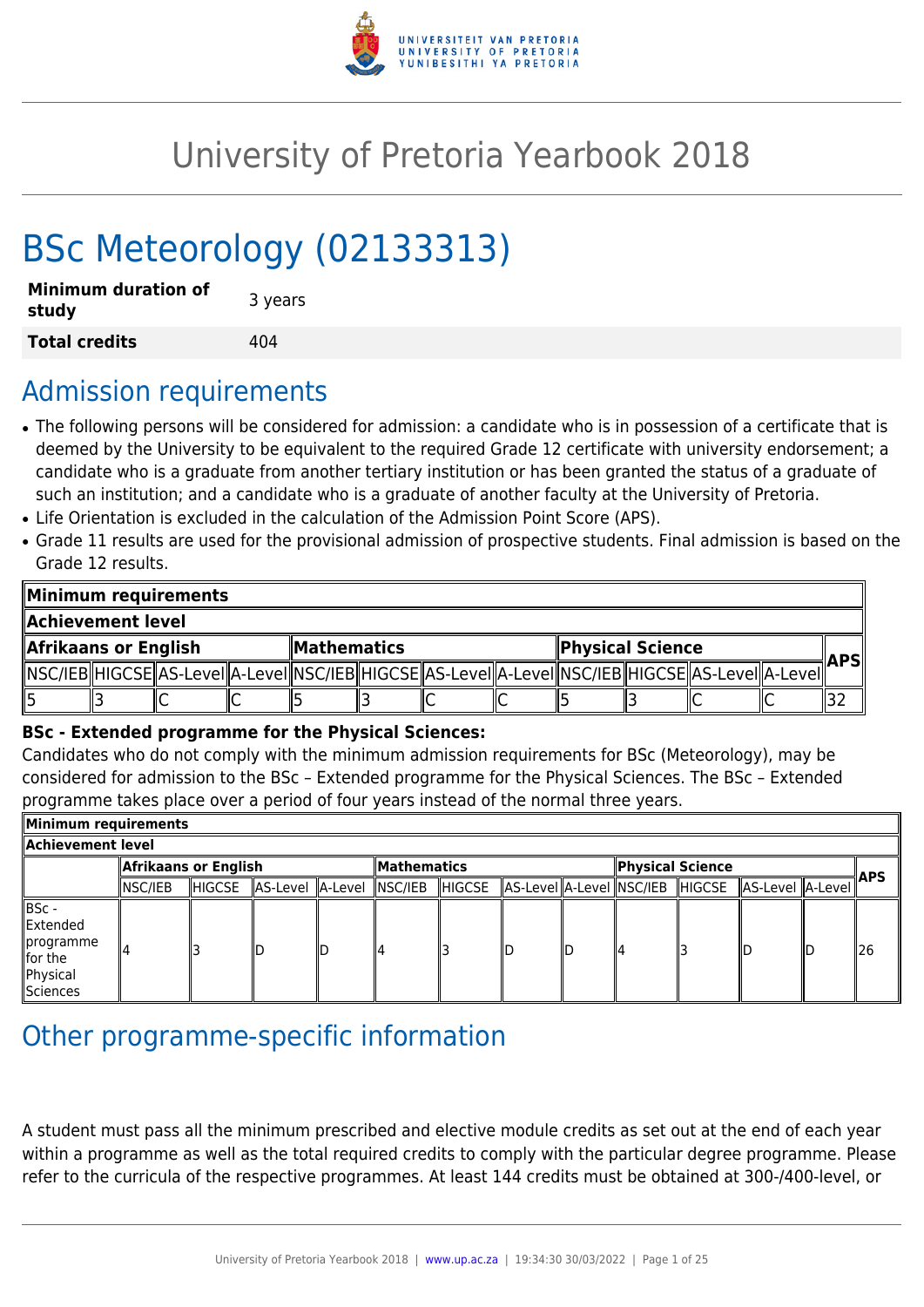

otherwise as indicated by curriculum. The minimum module credits needed to comply with degree requirements is set out at the end of each study programme. Subject to the programmes as indicated a maximum of 150 credits will be recognised at 100-level. A student may, in consultation with the Head of Department and subject to the permission by the Dean, select or replace prescribed module credits not indicated in BSc three-year study programmes to the equivalent of a maximum of 36 module credits.

It is important that the total number of prescribed module credits is completed during the course of the study programme. The Dean may, on the recommendation of the Head of Department, approve deviations in this regard. Subject to the programmes as indicated in the respective curricula, a student may not register for more than 75 module credits per semester at first-year level subject to permission by the Dean. A student may be permitted to register for up to 80 module credits in a the first semester during the first year provided that he or she obtained a final mark of no less than 70% for grade 12 Mathematics and achieved an APS of 34 or more in the NSC.

Students who are already in possession of a bachelor's degree, will not receive credit for modules of which the content overlap with modules from the degree that was already conferred. Credits will not be considered for more than half the credits passed previously for an uncompleted degree. No credits at the final-year or 300- and 400-level will be granted.

The Dean may, on the recommendation of the programme manager, approve deviations with regard to the composition of the study programme.

Please note: Where elective modules are not specified, these may be chosen from any modules appearing in the list of modules.

It remains the student's responsibility to acertain, prior to registration, whether they comply with the prerequisites of the modules they want to register for.

The prerequisites are listed in the Alphabetical list of modules.

# Promotion to next study year

A student will be promoted to the following year of study if he or she passed 100 credits of the prescribed credits for a year of study, unless the Dean on the recommendation of the head of department decides otherwise. A student who does not comply with the requirements for promotion to the following year of study, retains the credit for the modules already passed and may be admitted by the Dean, on recommendation of the head of department, to modules of the following year of study to a maximum of 48 credits, provided that it will fit in with both the lecture and examination timetable.

# **General promotion requirements in the faculty**

All students whose academic progress is not acceptable can be suspended from further studies.

- A student who is excluded from further studies in terms of the stipulations of the abovementioned regulations, will be notified in writing by the Dean or Admissions Committee at the end of the relevant semester.
- A student who has been excluded from further studies may apply in writing to the Admissions Committee of the Faculty of Natural and Agricultural Sciences for re-admission.
- Should the student be re-admitted by the Admissions Committee, strict conditions will be set which the student must comply with in order to proceed with his/her studies.
- Should the student not be re-admitted to further studies by the Admissions Committee, he/she will be informed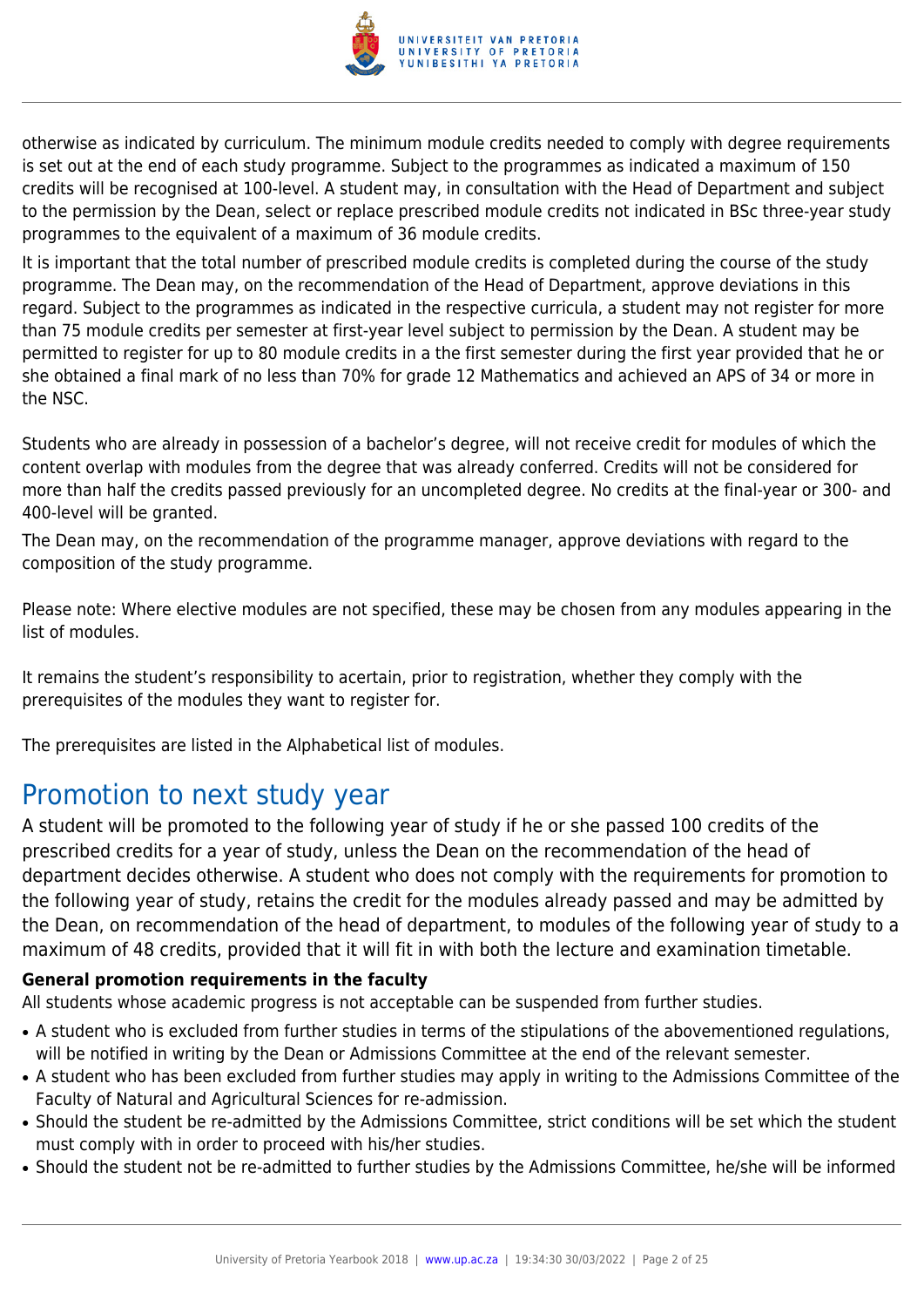

in writing.

- Students who are not re-admitted by the Admissions Committee have the right to appeal to the Senior Appeals Committee.
- Any decision taken by the Senior Appeals Committee is final.

# Pass with distinction

A student obtains his or her degree with distinction if all prescribed modules at 300-level (or higher) are passed in one academic year with a weighted average of at least 75%, and obtain at least a subminimum of 65% in each of the relevant modules.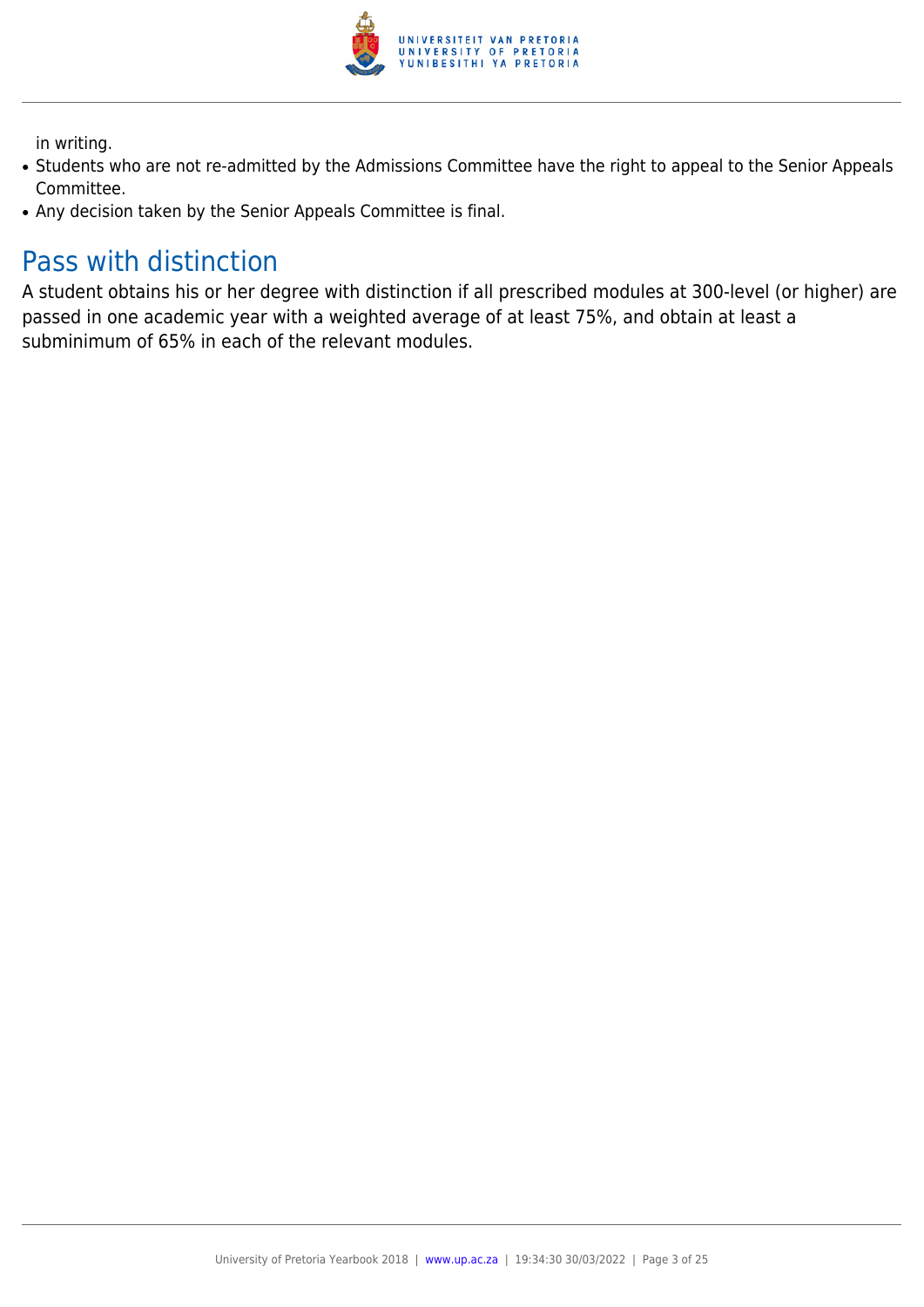

# Curriculum: Year 1

# **Minimum credits: 140**

#### **Minimum credits:**

Fundamental  $=$  12  $Core = 88$  $F$ lectives  $= 40$ 

#### **Additional information:**

Students who do not qualify for AIM 102 must register for AIM 111 and AIM 121.

Electives for the first to third year can be chosen from modules in the following departments: Geography, Geoinformatics and Meteorology, Geology, Plant Production and Soil Science, Chemistry, Plant Science, Mathematics and Applied Mathematics, Physics, Computer Science.

# **Fundamental modules**

# **Academic information management 102 (AIM 102)**

| <b>Module credits</b>         | 6.00                                                                                                                                                                                                                                                                                                        |
|-------------------------------|-------------------------------------------------------------------------------------------------------------------------------------------------------------------------------------------------------------------------------------------------------------------------------------------------------------|
| <b>Service modules</b>        | <b>Faculty of Education</b><br><b>Faculty of Economic and Management Sciences</b><br><b>Faculty of Humanities</b><br>Faculty of Law<br><b>Faculty of Health Sciences</b><br><b>Faculty of Natural and Agricultural Sciences</b><br>Faculty of Theology and Religion<br><b>Faculty of Veterinary Science</b> |
| <b>Prerequisites</b>          | No prerequisites.                                                                                                                                                                                                                                                                                           |
| <b>Contact time</b>           | 2 lectures per week                                                                                                                                                                                                                                                                                         |
| <b>Language of tuition</b>    | Separate classes for Afrikaans and English                                                                                                                                                                                                                                                                  |
| <b>Department</b>             | <b>Information Science</b>                                                                                                                                                                                                                                                                                  |
| <b>Period of presentation</b> | Semester 2                                                                                                                                                                                                                                                                                                  |

#### **Module content**

Find, evaluate, process, manage and present information resources for academic purposes using appropriate technology. Apply effective search strategies in different technological environments. Demonstrate the ethical and fair use of information resources. Integrate 21st-century communications into the management of academic information.

# **Academic information management 111 (AIM 111)**

| <b>Module credits</b> | 4.00 |
|-----------------------|------|
|                       |      |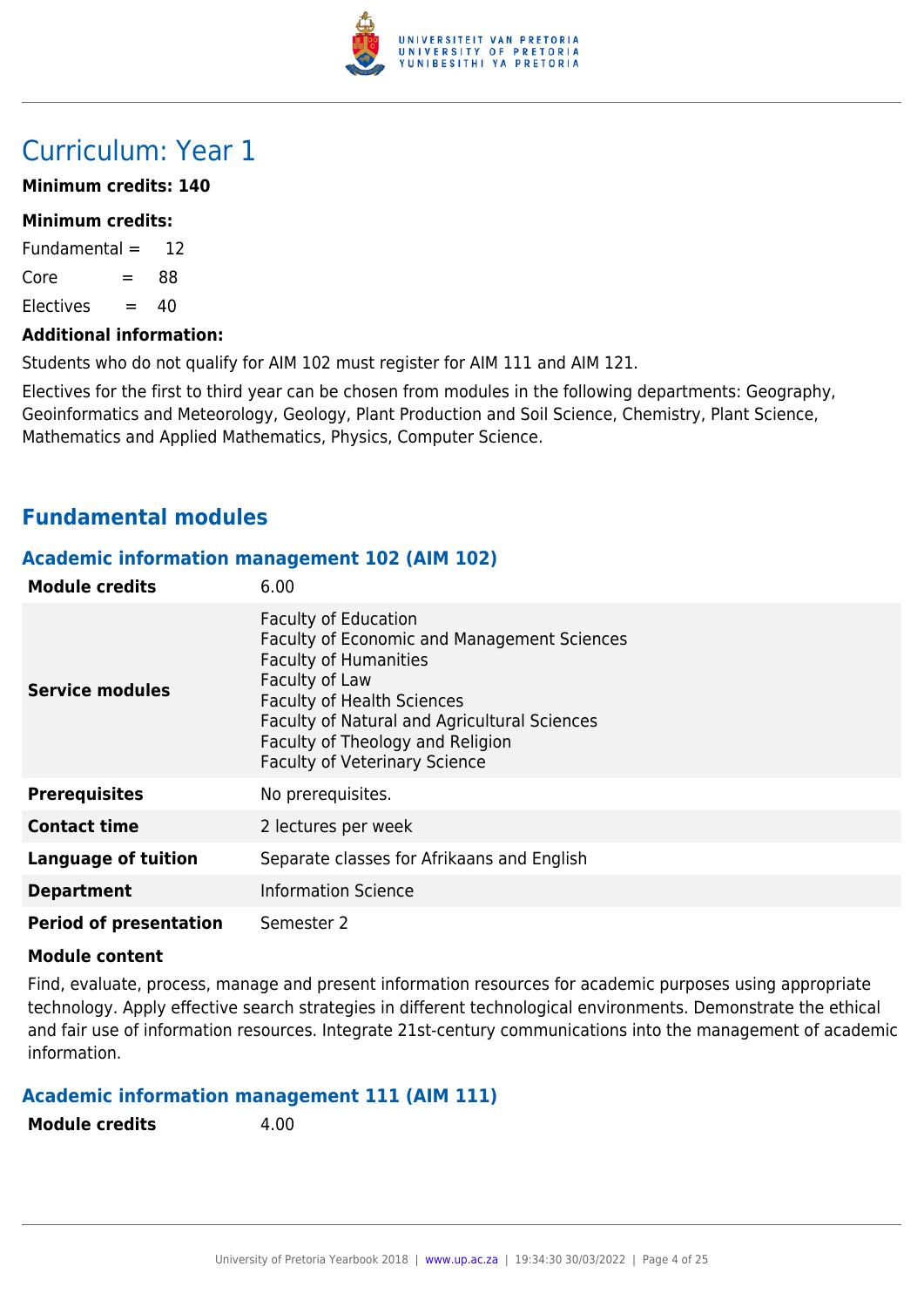

| Service modules               | Faculty of Engineering, Built Environment and Information Technology<br><b>Faculty of Education</b><br>Faculty of Economic and Management Sciences<br><b>Faculty of Humanities</b><br>Faculty of Law<br><b>Faculty of Health Sciences</b><br>Faculty of Natural and Agricultural Sciences<br>Faculty of Theology and Religion |
|-------------------------------|-------------------------------------------------------------------------------------------------------------------------------------------------------------------------------------------------------------------------------------------------------------------------------------------------------------------------------|
| <b>Prerequisites</b>          | No prerequisites.                                                                                                                                                                                                                                                                                                             |
| <b>Contact time</b>           | 2 lectures per week                                                                                                                                                                                                                                                                                                           |
| <b>Language of tuition</b>    | Separate classes for Afrikaans and English                                                                                                                                                                                                                                                                                    |
| <b>Department</b>             | <b>Information Science</b>                                                                                                                                                                                                                                                                                                    |
| <b>Period of presentation</b> | Semester 1                                                                                                                                                                                                                                                                                                                    |

Find, evaluate, process, manage and present information resources for academic purposes using appropriate technology.

# **Academic information management 121 (AIM 121)**

| <b>Module credits</b>         | 4.00                                                                                                                                                                                                                                                                                                                                                                  |
|-------------------------------|-----------------------------------------------------------------------------------------------------------------------------------------------------------------------------------------------------------------------------------------------------------------------------------------------------------------------------------------------------------------------|
| Service modules               | Faculty of Engineering, Built Environment and Information Technology<br><b>Faculty of Education</b><br>Faculty of Economic and Management Sciences<br><b>Faculty of Humanities</b><br>Faculty of Law<br><b>Faculty of Health Sciences</b><br>Faculty of Natural and Agricultural Sciences<br>Faculty of Theology and Religion<br><b>Faculty of Veterinary Science</b> |
| <b>Prerequisites</b>          | No prerequisites.                                                                                                                                                                                                                                                                                                                                                     |
| <b>Contact time</b>           | 2 lectures per week                                                                                                                                                                                                                                                                                                                                                   |
| <b>Language of tuition</b>    | Separate classes for Afrikaans and English                                                                                                                                                                                                                                                                                                                            |
| <b>Department</b>             | <b>Informatics</b>                                                                                                                                                                                                                                                                                                                                                    |
| <b>Period of presentation</b> | Semester 2                                                                                                                                                                                                                                                                                                                                                            |

#### **Module content**

Apply effective search strategies in different technological environments. Demonstrate the ethical and fair use of information resources. Integrate 21st-century communications into the management of academic information.

# **Language and study skills 110 (LST 110)**

| <b>Module credits</b>  | 6.00                                                                                        |
|------------------------|---------------------------------------------------------------------------------------------|
| <b>Service modules</b> | <b>Faculty of Natural and Agricultural Sciences</b><br><b>Faculty of Veterinary Science</b> |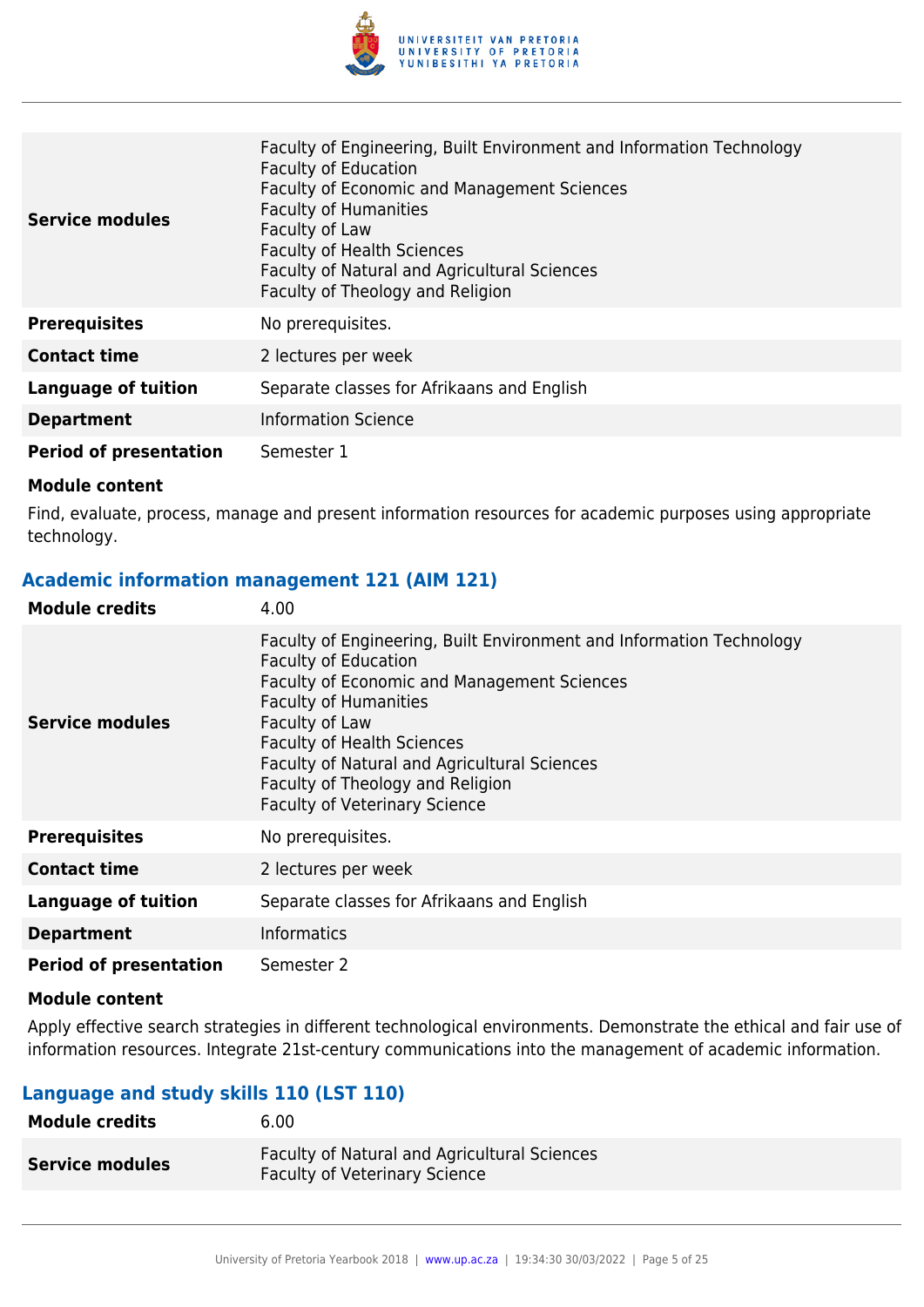

| <b>Prerequisites</b>          | No prerequisites.              |
|-------------------------------|--------------------------------|
| <b>Contact time</b>           | 2 lectures per week            |
| Language of tuition           | Module is presented in English |
| <b>Department</b>             | Unit for Academic Literacy     |
| <b>Period of presentation</b> | Semester 1                     |

The module aims to equip students with the ability to cope with the reading and writing demands of scientific disciplines.

# **Academic orientation 102 (UPO 102)**

| <b>Module credits</b>         | 0.00                                           |
|-------------------------------|------------------------------------------------|
| Language of tuition           | Afrikaans and English are used in one class    |
| <b>Department</b>             | Natural and Agricultural Sciences Deans Office |
| <b>Period of presentation</b> | Year                                           |

# **Core modules**

#### **First course in physics 114 (PHY 114)**

| <b>Module credits</b>         | 16.00                                                                                                          |
|-------------------------------|----------------------------------------------------------------------------------------------------------------|
| <b>Service modules</b>        | Faculty of Engineering, Built Environment and Information Technology<br><b>Faculty of Education</b>            |
| <b>Prerequisites</b>          | A candidate must have passed Mathematics and Physical Science with at least<br>60% in the Grade 12 examination |
| <b>Contact time</b>           | 1 discussion class per week, 1 practical per week, 4 lectures per week                                         |
| Language of tuition           | Module is presented in English                                                                                 |
| <b>Department</b>             | Physics                                                                                                        |
| <b>Period of presentation</b> | Semester 1                                                                                                     |

#### **Module content**

SI-units. Significant figures. Waves: intensity, superposition, interference, standing waves, resonance, beats, Doppler. Geometrical optics: Reflection, refraction, mirrors, thin lenses, instruments. Physical optics: Younginterference, coherence, diffraction, polarisation. Hydrostatics and dynamics: density, pressure, Archimedes' principle, continuity, Bernoulli. Heat: temperature, specific heat, expansion, heat transfer. Vectors. Kinematics of a point: Relative, projectile, and circular motion. Dynamics: Newton's laws, friction. Work: point masses, gasses (ideal gas law), gravitation, spring, power. Kinetic energy: Conservative forces, gravitation, spring. Conservation of energy. Conservation of momentum. Impulse and collisions. System of particles: Centre of mass, Newton's laws. Rotation: torque, conservation of angular momentum, equilibrium, centre of gravity.

# **First course in physics 124 (PHY 124)**

**Module credits** 16.00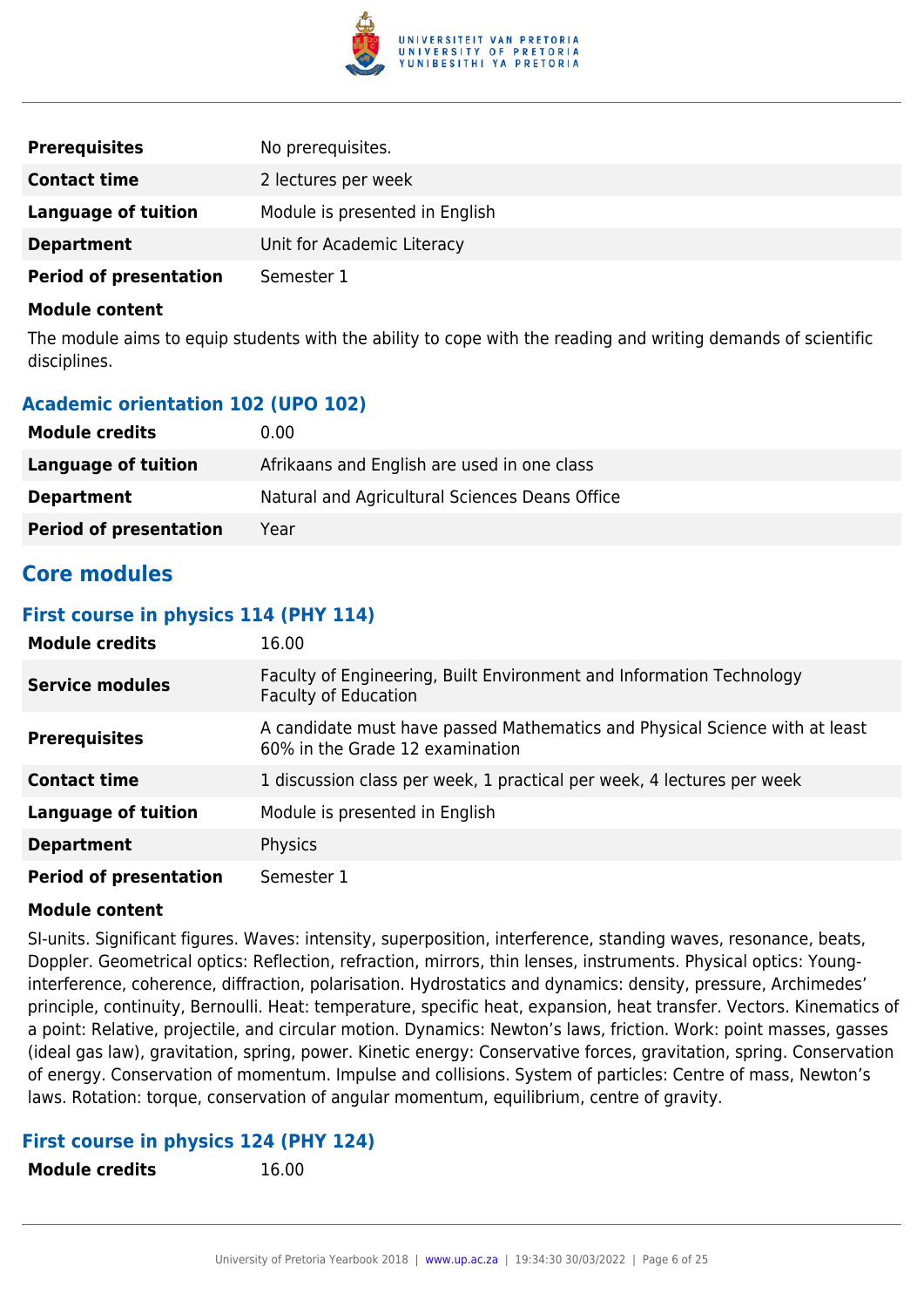

| <b>Service modules</b>        | Faculty of Engineering, Built Environment and Information Technology<br><b>Faculty of Education</b> |
|-------------------------------|-----------------------------------------------------------------------------------------------------|
| <b>Prerequisites</b>          | WTW 114 GS and PHY 114 GS                                                                           |
| <b>Contact time</b>           | 1 discussion class per week, 1 practical per week, 4 lectures per week                              |
| <b>Language of tuition</b>    | Module is presented in English                                                                      |
| <b>Department</b>             | Physics                                                                                             |
| <b>Period of presentation</b> | Semester 2                                                                                          |

Simple harmonic motion and pendulums. Coulomb's law. Electric field: dipoles, Gauss' law.Electric potential. Capacitance. Electric currents: resistance, resistivity, Ohm's law, energy, power, emf, RC-circuits. Magnetic Field: Hall-effect, Bio-Savart. Faraday's and Lenz's laws. Oscillations: LR-circuits. Alternating current: RLCcircuits, power, transformers. Introductory concepts to modern physics. Nuclear physics: Radioactivity.

# **Atmospheric structure and processes 155 (WKD 155)**

| <b>Module credits</b>         | 16.00                                     |
|-------------------------------|-------------------------------------------|
| <b>Prerequisites</b>          | At least 50% for mathematics in grade 12. |
| <b>Contact time</b>           | 1 practical per week, 4 lectures per week |
| <b>Language of tuition</b>    | Module is presented in English            |
| <b>Department</b>             | Geography Geoinformatics and Meteorology  |
| <b>Period of presentation</b> | Semester 1                                |

# **Module content**

\*Students are not allowed to earn credits for WKD 155 and WKD 164

Introduction to weather and climate. Climate of South Africa. Urban and rural climate. Meteorological instruments. Motion of the earth. Atmospheric mass and pressure. Energy and heat budget. Moisture in the atmosphere. Cloud development. Climate change. ENSO. Electromagnetic spectrum and remote sensing in meteorology. Synoptic weather systems of South Africa.

# **Calculus 114 (WTW 114)**

| <b>Module credits</b>         | 16.00                                                                                                                                                                                     |
|-------------------------------|-------------------------------------------------------------------------------------------------------------------------------------------------------------------------------------------|
| <b>Service modules</b>        | Faculty of Engineering, Built Environment and Information Technology<br><b>Faculty of Education</b><br><b>Faculty of Economic and Management Sciences</b><br><b>Faculty of Humanities</b> |
| <b>Prerequisites</b>          | Refer to Regulation 1.2. Mathematics 60% Grade 12.                                                                                                                                        |
| <b>Contact time</b>           | 1 tutorial per week, 4 lectures per week                                                                                                                                                  |
| <b>Language of tuition</b>    | Separate classes for Afrikaans and English                                                                                                                                                |
| <b>Department</b>             | Mathematics and Applied Mathematics                                                                                                                                                       |
| <b>Period of presentation</b> | Semester 1                                                                                                                                                                                |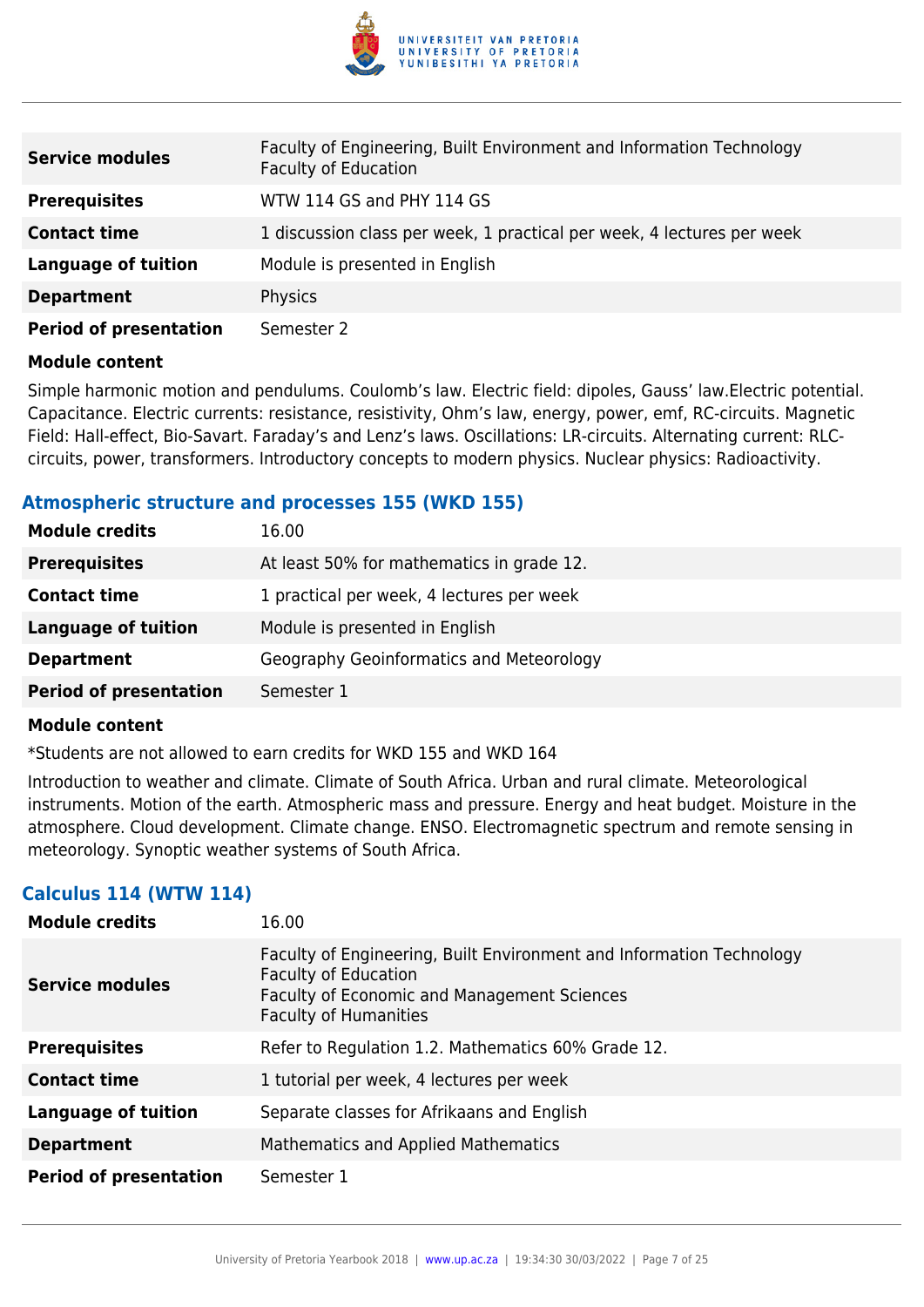

\*This module serves as preparation for students majoring in Mathematics (including all students who intend to enrol for WTW 218 and WTW 220). Students will not be credited for more than one of the following modules for their degree: WTW 114, WTW 158, WTW 134, WTW 165.

Functions, limits and continuity. Differential calculus of single variable functions, rate of change, graph sketching, applications. The mean value theorem, the rule of L'Hospital. Definite and indefinite integrals, evaluating definite integrals using anti-derivatives, the substitution rule.

# **Numerical analysis 123 (WTW 123)**

| <b>Module credits</b>         | 8.00                                                                 |
|-------------------------------|----------------------------------------------------------------------|
| <b>Service modules</b>        | Faculty of Engineering, Built Environment and Information Technology |
| <b>Prerequisites</b>          | <b>WTW 114 GS</b>                                                    |
| <b>Contact time</b>           | 1 tutorial per week, 2 lectures per week                             |
| <b>Language of tuition</b>    | Module is presented in English                                       |
| <b>Department</b>             | Mathematics and Applied Mathematics                                  |
| <b>Period of presentation</b> | Semester 2                                                           |

#### **Module content**

Non-linear equations, numerical integration, initial value problems for differential equations, systems of linear equations. Algorithms for elementary numerical techniques are derived and implemented in computer programmes. Error estimates and convergence results are treated.

# **Mathematics 124 (WTW 124)**

| <b>Module credits</b>         | 16.00                                      |
|-------------------------------|--------------------------------------------|
| <b>Prerequisites</b>          | <b>WTW 114</b>                             |
| <b>Contact time</b>           | 1 tutorial per week, 4 lectures per week   |
| <b>Language of tuition</b>    | Separate classes for Afrikaans and English |
| <b>Department</b>             | Mathematics and Applied Mathematics        |
| <b>Period of presentation</b> | Semester 2                                 |

#### **Module content**

\*Students will not be credited for more than one of the following modules for their degree: WTW 124, WTW 146, WTW 148 and WTW 164. This module serves as preparation for students majoring in Mathematics (including all students who intend to enrol for WTW 218, WTW 211 and WTW 220).

The vector space Rn, vector algebra with applications to lines and planes, matrix algebra, systems of linear equations, determinants. Complex numbers and factorisation of polynomials. Integration techniques and applications of integration. The formal definition of a limit. The fundamental theorem of Calculus and applications. Vector functions, polar curves and quadratic curves.

# **Elective modules**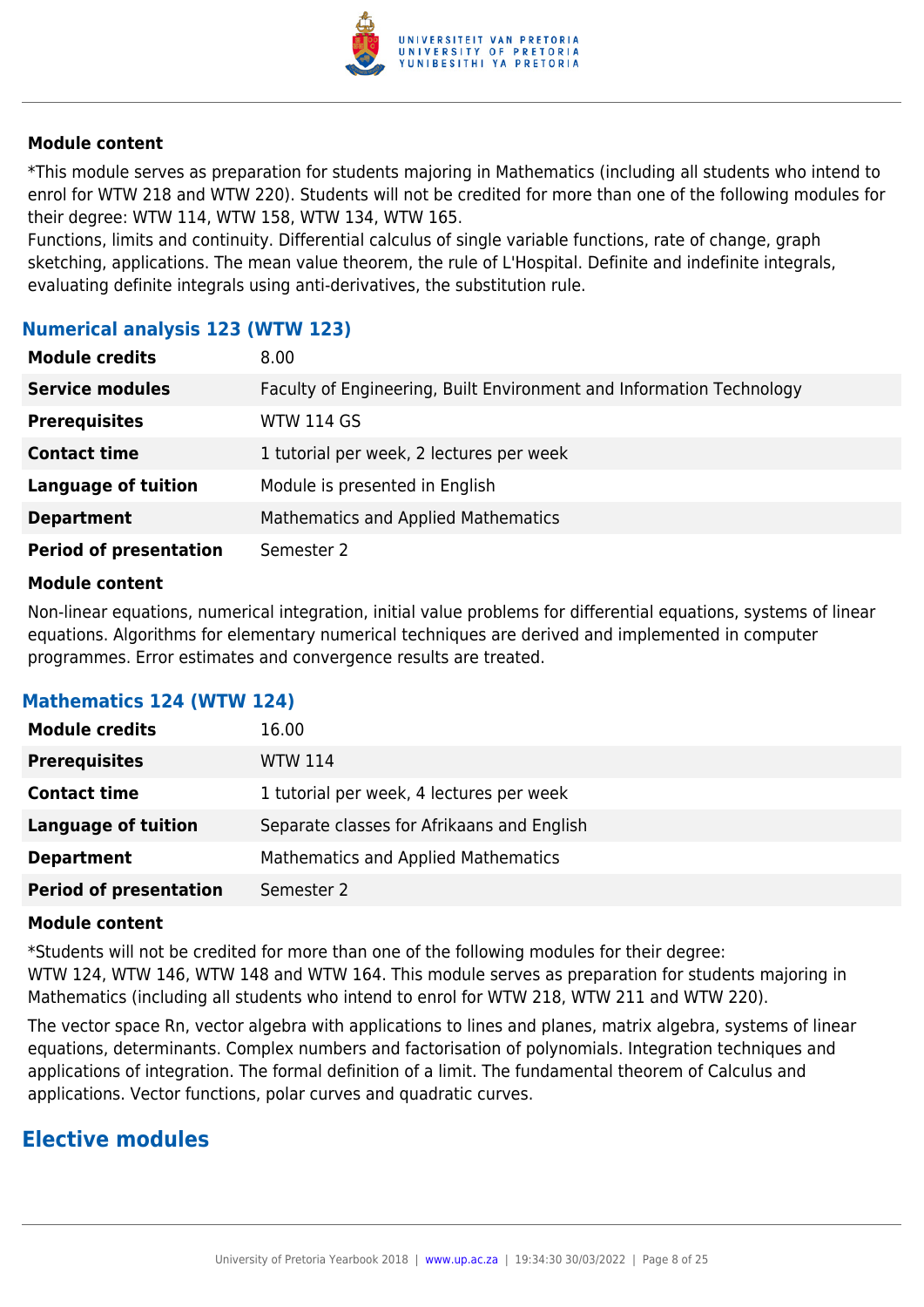

# **General chemistry 117 (CMY 117)**

| <b>Module credits</b>         | 16.00                                                                                                                                                                            |
|-------------------------------|----------------------------------------------------------------------------------------------------------------------------------------------------------------------------------|
| <b>Service modules</b>        | Faculty of Engineering, Built Environment and Information Technology<br><b>Faculty of Education</b><br><b>Faculty of Health Sciences</b><br><b>Faculty of Veterinary Science</b> |
| <b>Prerequisites</b>          | A candidate must have Mathematics for at least 60% and 60% for Physical<br>Sciences.                                                                                             |
| <b>Contact time</b>           | 1 practical per week, 4 lectures per week                                                                                                                                        |
| <b>Language of tuition</b>    | Separate classes for Afrikaans and English                                                                                                                                       |
| <b>Department</b>             | Chemistry                                                                                                                                                                        |
| <b>Period of presentation</b> | Semester 1                                                                                                                                                                       |

#### **Module content**

General introduction to inorganic, analytical and physical chemistry. Atomic structure and periodicity. Molecular structure and chemical bonding using the VSEOR model. Nomenclature of inorganic ions and compounds. Classification of reactions: precipitation, acid-base, redox reactions and gas-forming reactions. Mole concept and stoichiometric calculations concerning chemical formulas and chemical reactions. Principles of reactivity: energy and chemical reactions. Physical behaviour gases, liquids, solids and solutions and the role of intermolecular forces. Rate of reactions: Introduction to chemical kinetics.

# **General chemistry 127 (CMY 127)**

| <b>Module credits</b>         | 16.00                                                                                                                                                                            |
|-------------------------------|----------------------------------------------------------------------------------------------------------------------------------------------------------------------------------|
| Service modules               | Faculty of Engineering, Built Environment and Information Technology<br><b>Faculty of Education</b><br><b>Faculty of Health Sciences</b><br><b>Faculty of Veterinary Science</b> |
| <b>Prerequisites</b>          | Natural and Agricultural Sciences students: CMY 117 GS or CMY 154 GS Health<br>Sciences students; none                                                                           |
| <b>Contact time</b>           | 1 practical per week, 4 lectures per week                                                                                                                                        |
| <b>Language of tuition</b>    | Separate classes for Afrikaans and English                                                                                                                                       |
| <b>Department</b>             | Chemistry                                                                                                                                                                        |
| <b>Period of presentation</b> | Semester 2                                                                                                                                                                       |

#### **Module content**

Theory: General physical-analytical chemistry: Chemical equilibrium, acids and bases, buffers, solubility equilibrium, entropy and free energy, electrochemistry. Organic chemistry: Structure (bonding), nomenclature, isomerism, introductory stereochemistry, introduction to chemical reactions and chemical properties of organic compounds and biological compounds, i.e. carbohydrates and aminoacids. Practical: Molecular structure (model building), synthesis and properties of simple organic compounds.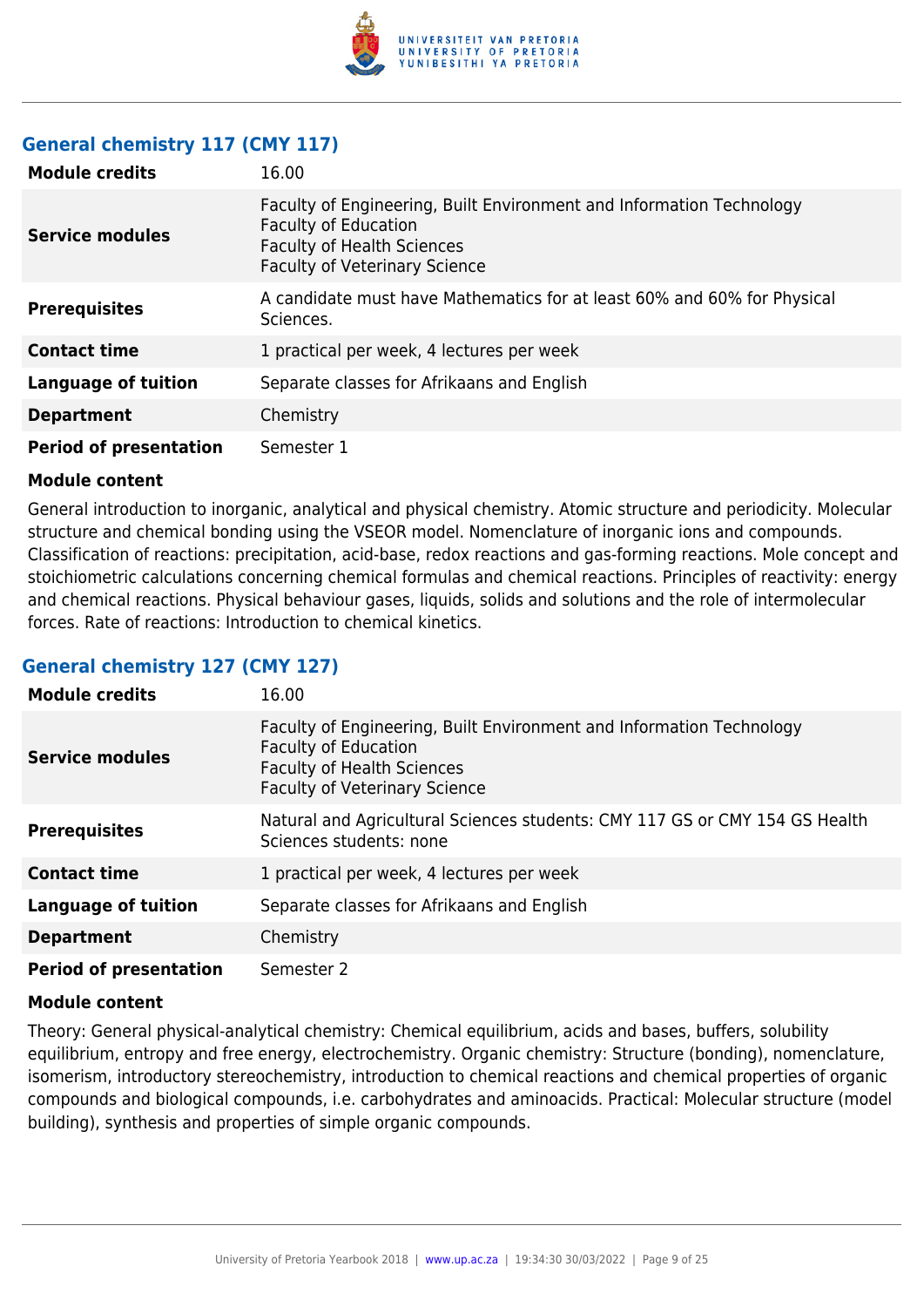

# **Introduction to environmental sciences 101 (ENV 101)**

| <b>Module credits</b>         | 8.00                                                                                                                                |
|-------------------------------|-------------------------------------------------------------------------------------------------------------------------------------|
| <b>Service modules</b>        | Faculty of Engineering, Built Environment and Information Technology<br><b>Faculty of Education</b><br><b>Faculty of Humanities</b> |
| <b>Prerequisites</b>          | No prerequisites.                                                                                                                   |
| <b>Contact time</b>           | 3 lectures per week                                                                                                                 |
| <b>Language of tuition</b>    | Module is presented in English                                                                                                      |
| <b>Department</b>             | Geography Geoinformatics and Meteorology                                                                                            |
| <b>Period of presentation</b> | Quarter 1                                                                                                                           |

#### **Module content**

Introducing the basic concepts and interrelationships required to understand the complexity of natural environmental problems, physical and human environment, human induced environmental problems, the ways in which the natural environment affects human society and biodiversity, an introduction to major environmental issues in Southern Africa and sustainable development in the context of environmental issues.

# **Aspects of human geography 156 (GGY 156)**

| <b>Module credits</b>         | 8.00                                                                                                                                                                     |
|-------------------------------|--------------------------------------------------------------------------------------------------------------------------------------------------------------------------|
| <b>Service modules</b>        | Faculty of Engineering, Built Environment and Information Technology<br><b>Faculty of Education</b><br><b>Faculty of Humanities</b><br><b>Faculty of Health Sciences</b> |
| <b>Prerequisites</b>          | No prerequisites.                                                                                                                                                        |
| <b>Contact time</b>           | 1 tutorial per week, 3 lectures per week                                                                                                                                 |
| <b>Language of tuition</b>    | Module is presented in English                                                                                                                                           |
| <b>Department</b>             | Geography Geoinformatics and Meteorology                                                                                                                                 |
| <b>Period of presentation</b> | Quarter 2                                                                                                                                                                |

# **Module content**

This module begins by fostering an understanding of human geography. Then follows with the political ordering of space; cultural diversity as well as ethnic geography globally and locally; population geography of the world and South Africa: and four economic levels of development. The purpose is to place South Africa in a world setting and to understand the future of the country.

# **Southern African geomorphology 166 (GGY 166)**

| <b>Module credits</b>  | 8.00                                                                                                                                                                     |
|------------------------|--------------------------------------------------------------------------------------------------------------------------------------------------------------------------|
| <b>Service modules</b> | Faculty of Engineering, Built Environment and Information Technology<br><b>Faculty of Education</b><br><b>Faculty of Humanities</b><br><b>Faculty of Health Sciences</b> |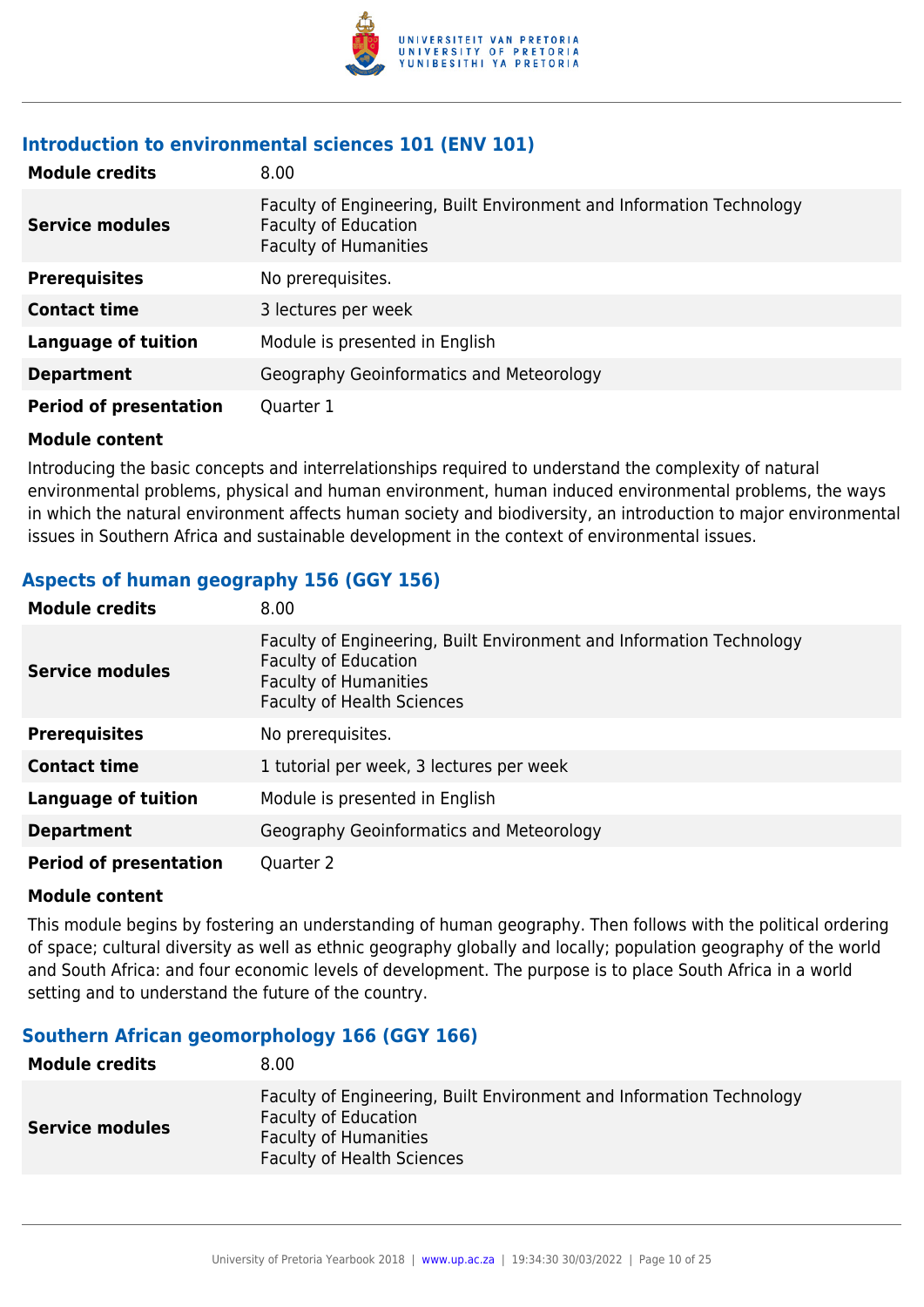

| <b>Prerequisites</b>          | No prerequisites.                        |
|-------------------------------|------------------------------------------|
| <b>Contact time</b>           | 4 lectures per week                      |
| Language of tuition           | Module is presented in English           |
| <b>Department</b>             | Geography Geoinformatics and Meteorology |
| <b>Period of presentation</b> | Quarter 3                                |

Investigating southern African landscapes and placing them in a theoretical and global context. The geomorphological evolution of southern Africa. Introduction to the concepts of Geomorphology and its relationships with other physical sciences (e.g. meteorology, climatology, geology, hydrology and biology). The processes and controls of landform and landscape evolution. Tutorial exercises cover basic techniques of geomorphological analysis, and topical issues in Geomorphology.

# **Introduction to geology 155 (GLY 155)**

| <b>Module credits</b>         | 16.00                                                                                      |
|-------------------------------|--------------------------------------------------------------------------------------------|
| <b>Service modules</b>        | Faculty of Engineering, Built Environment and Information Technology                       |
| <b>Prerequisites</b>          | A candidate must have passed Mathematics with at least 60% in the Grade 12<br>examination. |
| <b>Contact time</b>           | 1 practical per week, 4 lectures per week                                                  |
| <b>Language of tuition</b>    | Module is presented in English                                                             |
| <b>Department</b>             | Geology                                                                                    |
| <b>Period of presentation</b> | Semester 1                                                                                 |

#### **Module content**

Solar system; structure of solid matter; minerals and rocks; introduction to symmetry and crystallography; important minerals and solid solutions; rock cycle; classification of rocks. External geological processes (gravity, water, wind, sea, ice) and their products (including geomorphology). Internal structure of the earth. The dynamic earth – volcanism, earthquakes, mountain building – the theory of plate tectonics. Geological processes (magmatism, metamorphism, sedimentology, structural geology) in a plate tectonic context. Geological maps and mineral and rock specimens.

# **Earth history 163 (GLY 163)**

| <b>Module credits</b>         | 16.00                                                                                                                                  |
|-------------------------------|----------------------------------------------------------------------------------------------------------------------------------------|
| <b>Prerequisites</b>          | GLY155; a special exemption is given to 2nd-year students registered for degrees<br>in Plant Sciences, Entomology, Ecology and Zoology |
| <b>Contact time</b>           | 1 practical per week, 4 lectures per week                                                                                              |
| <b>Language of tuition</b>    | Module is presented in English                                                                                                         |
| <b>Department</b>             | Geology                                                                                                                                |
| <b>Period of presentation</b> | Semester 2                                                                                                                             |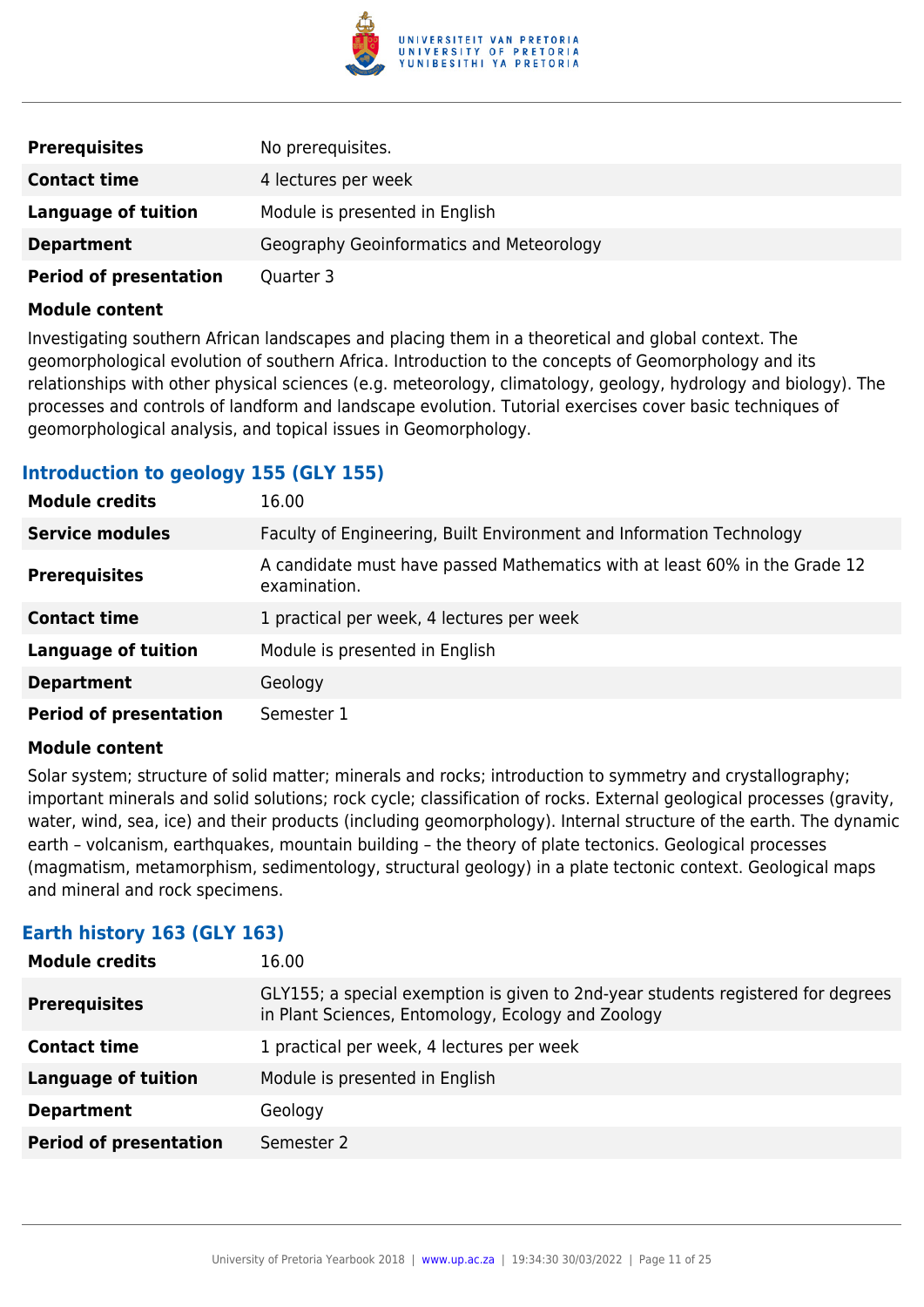

This module will give an overview of earth history, from the Archaean to the present. Important concepts such as the principles of stratigraphy and stratigraphic nomenclature, geological dating and international and South African time scales will be introduced. A brief introduction to the principles of palaeontology will be given, along with short descriptions of major fossil groups, fossil forms, ecology and geological meaning. In the South African context, the major stratigraphic units, intrusions and tectonic/metamorphic events will be detailed, along with related rock types, fossil contents, genesis and economic commodities. Practical work will focus on the interpretation of geological maps and profiles.

# **Cartography 110 (GMC 110)**

| <b>Module credits</b>         | 10.00                                                                |
|-------------------------------|----------------------------------------------------------------------|
| <b>Service modules</b>        | Faculty of Engineering, Built Environment and Information Technology |
| <b>Prerequisites</b>          | No prerequisites.                                                    |
| <b>Contact time</b>           | 1 practical per week, 3 lectures per week                            |
| <b>Language of tuition</b>    | Afrikaans and English are used in one class                          |
| <b>Department</b>             | Geography Geoinformatics and Meteorology                             |
| <b>Period of presentation</b> | Semester 2                                                           |

# **Module content**

Spherical trigonometry. Geometrical geodesy: Datum surfaces and coordinate systems in Geodesy, Calculations on the ellipsoid, Datum transformations. Map projections: Projection principles, distortion determination, and construction of conformal, equivalent and equidistant projections, the Transverse Mercator projection and UTM projection of an ellipsoidal earth, projection transformations. Space geodesy: Time systems, Celestial and observer coordinate systems, Global Navigation Satellite Systems (GNSS), Satellite orbits and orbital parameters, 3-D positioning. A project or assignments of at least 64 notional hours.

# **Exploring the universe 154 (SCI 154)**

| <b>Module credits</b>         | 16.00                          |
|-------------------------------|--------------------------------|
| <b>Prerequisites</b>          | Prohibited combination SCI 164 |
| <b>Contact time</b>           | 4 lectures per week            |
| <b>Language of tuition</b>    | Module is presented in English |
| <b>Department</b>             | Physics                        |
| <b>Period of presentation</b> | Semester 1                     |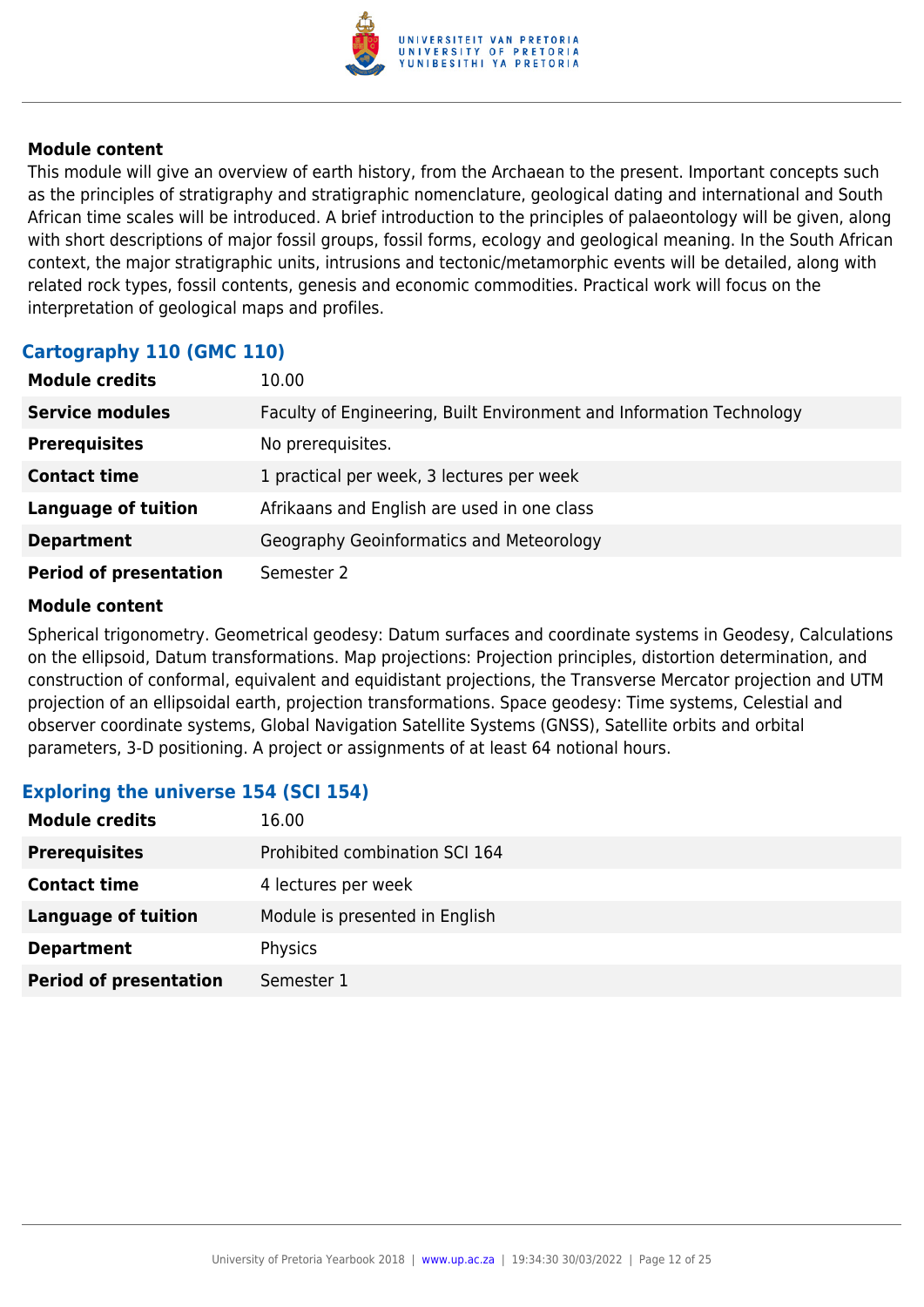

Students from all faculties are welcome to join us in our exploration of the universe from an earth-bound perspective. We reflect on the whole universe from the sub microscopic to the vast macroscopic and mankind's modest position therein. To what degree is our happiness determined by stars? Echoes from ancient firmaments - the astronomy of old civilisations. The universe is born with a bang. Stars, milky ways and planets are formed. Life is breathed into the landscape on earth, but is there life elsewhere? The architecture of the universe – distance measurements, structure of our solar system and systems of stars. How does it look like on neighbouring planets? Comets and meteorites. Life cycles of stars. Spectacular exploding stars! Exotica like pulsars and black holes.

| <b>Module credits</b>         | 16.00                                        |
|-------------------------------|----------------------------------------------|
| <b>Service modules</b>        | Faculty of Natural and Agricultural Sciences |
| <b>Prerequisites</b>          | <b>WTW 158</b>                               |
| <b>Contact time</b>           | 2 tutorials per week, 4 lectures per week    |
| <b>Language of tuition</b>    | Separate classes for Afrikaans and English   |
| <b>Department</b>             | Civil Engineering                            |
| <b>Period of presentation</b> | Semester 2                                   |

# **Mechanics 122 (SWK 122)**

#### **Module content**

Equivalent force systems, resultants. Newton's laws, units. Forces acting on particles. Rigid bodies: principle of transmissibility, resultant of parallel forces. Vector moments and scalar moments. Relationship between scalarand vector moments. Couples. Equivalent force systems on rigid bodies. Resultants of forces on rigid bodies. Equilibrium in two and three dimensions. Hooke's law. Trusses and frameworks. Centroids and second moments of area. Beams: distributed forces, shear force, bending moment, method of sections, relationship between load, shear force and bending moment.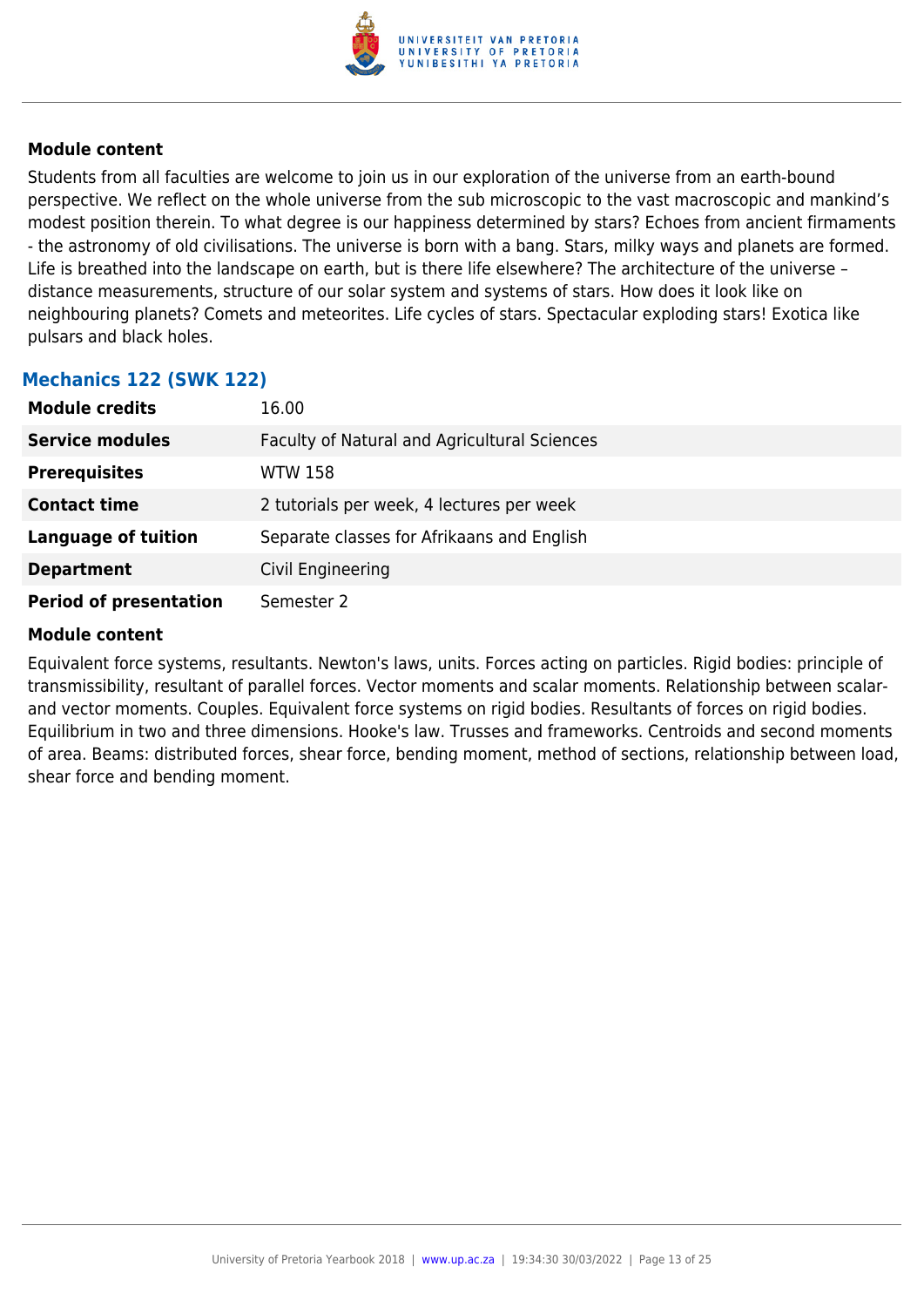

# Curriculum: Year 2

# **Minimum credits: 144**

#### **Minimum credits:**

 $Core = 88$ 

Elective  $= 56$ 

# **Additional information:**

Electives for the first to third year can be chosen from modules in the following departments: Geography, Geoinformatics and Meteorology, Geology, Plant Production and Soil Science, Chemistry, Plant Science, Mathematics and Applied Mathematics, Physics, Computer Science.

# **Core modules**

# **Geographic data analysis 220 (GIS 220)**

| <b>Module credits</b>         | 14.00                                                                |
|-------------------------------|----------------------------------------------------------------------|
| <b>Service modules</b>        | Faculty of Engineering, Built Environment and Information Technology |
| <b>Prerequisites</b>          | GMC 110 and (STK 110 OR BME 120)                                     |
| <b>Contact time</b>           | 1 practical per week, 2 lectures per week                            |
| <b>Language of tuition</b>    | Module is presented in English                                       |
| <b>Department</b>             | Geography Geoinformatics and Meteorology                             |
| <b>Period of presentation</b> | Semester 2                                                           |

#### **Module content**

The nature of geographical data and measurement.Application of statistics in the geographical domain. Probability, probability distributions and densities, expected values and variances, Central Limit theorem. Sampling techniques. Exploratory data analysis, descriptive statistics, statistical estimation, hypothesis testing, correlation analysis and regression analysis.

# **Remote sensing 220 (GMA 220)**

| <b>Module credits</b>         | 14.00                                                                |
|-------------------------------|----------------------------------------------------------------------|
| <b>Service modules</b>        | Faculty of Engineering, Built Environment and Information Technology |
| <b>Prerequisites</b>          | GMC 110                                                              |
| <b>Contact time</b>           | 1 practical per week, 2 lectures per week                            |
| <b>Language of tuition</b>    | Module is presented in English                                       |
| <b>Department</b>             | Geography Geoinformatics and Meteorology                             |
| <b>Period of presentation</b> | Semester 1                                                           |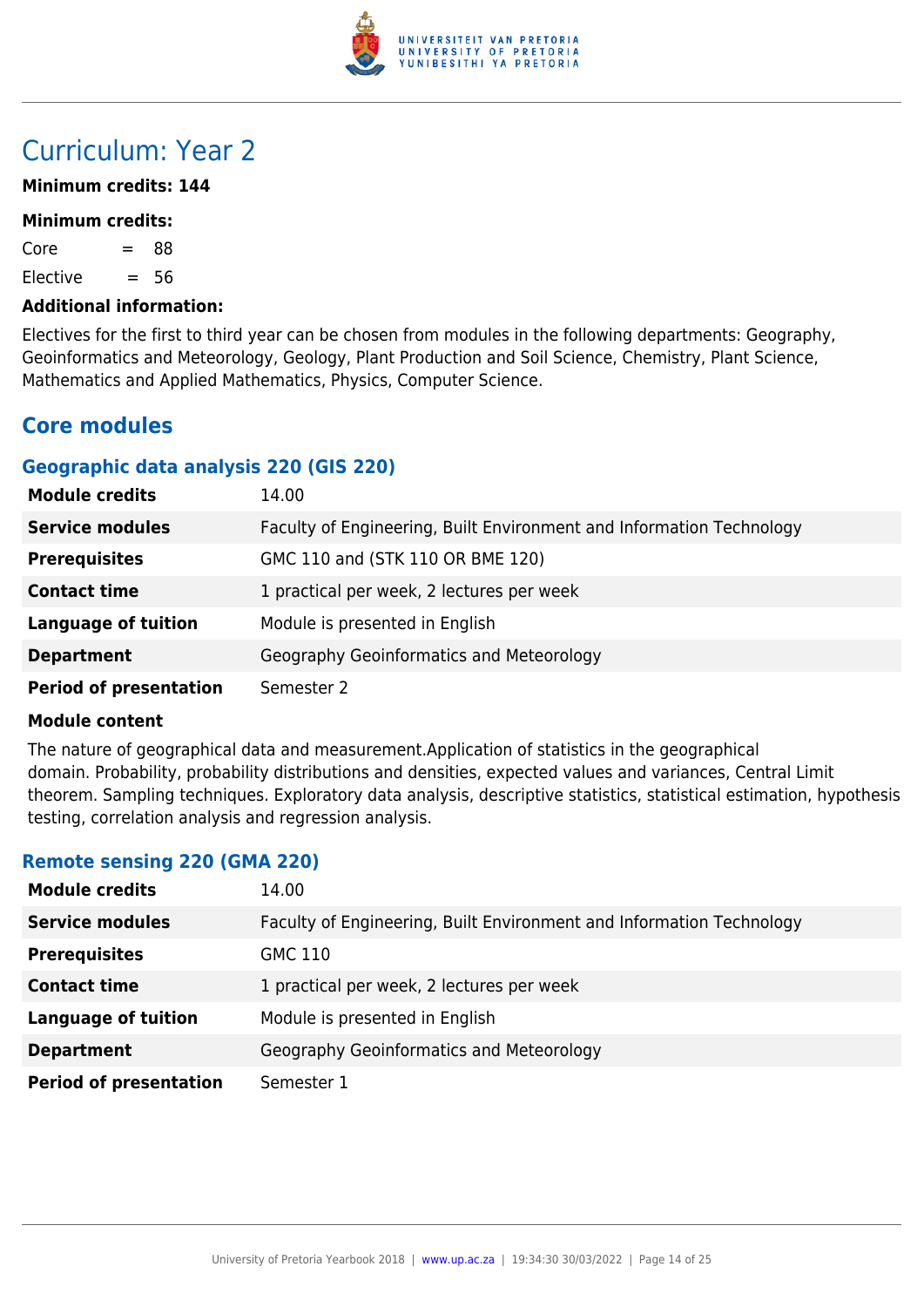

This module will provide a thorough introduction to the basic scientific principles involved in remote sensing, and some of the applications to studies of the Earth's surface. This includes examining the basic physics of electromagnetic radiation and the complex interactions of radiation with the surface and atmosphere (i.e. spectral signatures). In addition, basic concepts of photogrammetry will be discussed. The theoretical background laid out in the first half of the module will provide the tools for examining various remote sensing applications using data obtained in different parts of the electromagnetic spectrum. The applications will include uses of satellite remote sensing data for mapping and monitoring vegetation, soils and minerals, snow and ice, water resources and quality, and urban landscapes. The laboratory section will include hands-on experience with various satellite image data sets.

# **Programming in meteorology 254 (WKD 254)**

| <b>Module credits</b>         | 12.00                                                             |
|-------------------------------|-------------------------------------------------------------------|
| <b>Prerequisites</b>          | WKD 261 and WKD 263. Limited to BSc (Meteorology) students or TDH |
| <b>Contact time</b>           | 1 practical per week                                              |
| <b>Language of tuition</b>    | Module is presented in English                                    |
| <b>Department</b>             | Geography Geoinformatics and Meteorology                          |
| <b>Period of presentation</b> | Semester 2                                                        |

# **Module content**

Meteorological data acquisition. Manipulation of multidimensional meteorological data sets. Spatial representation and interpretation of weather data. Introduction to statistical and numerical methods. Introduction to atmospheric cloud models.

# **Physical meteorology 261 (WKD 261)**

| <b>Module credits</b>         | 12.00                                    |
|-------------------------------|------------------------------------------|
| <b>Prerequisites</b>          | <b>WTW 114</b>                           |
| <b>Contact time</b>           | 1 tutorial per week, 4 lectures per week |
| Language of tuition           | Module is presented in English           |
| <b>Department</b>             | Geography Geoinformatics and Meteorology |
| <b>Period of presentation</b> | Quarter 1                                |

# **Module content**

Conservative forces and conservation laws. Basic thermodynamic laws for dry and humid air. The equation of state. Adiabatic processes and temperature lapse rates. The Clausuis-Claperon equation. Calculation of the wet adiabat.

# **Introduction to dynamic meteorology 263 (WKD 263)**

| <b>Module credits</b> | 12.00                                                                            |
|-----------------------|----------------------------------------------------------------------------------|
| <b>Prerequisites</b>  | WTW 126 and WTW 128 (students should simultaneously be enrolled for WTW<br>218). |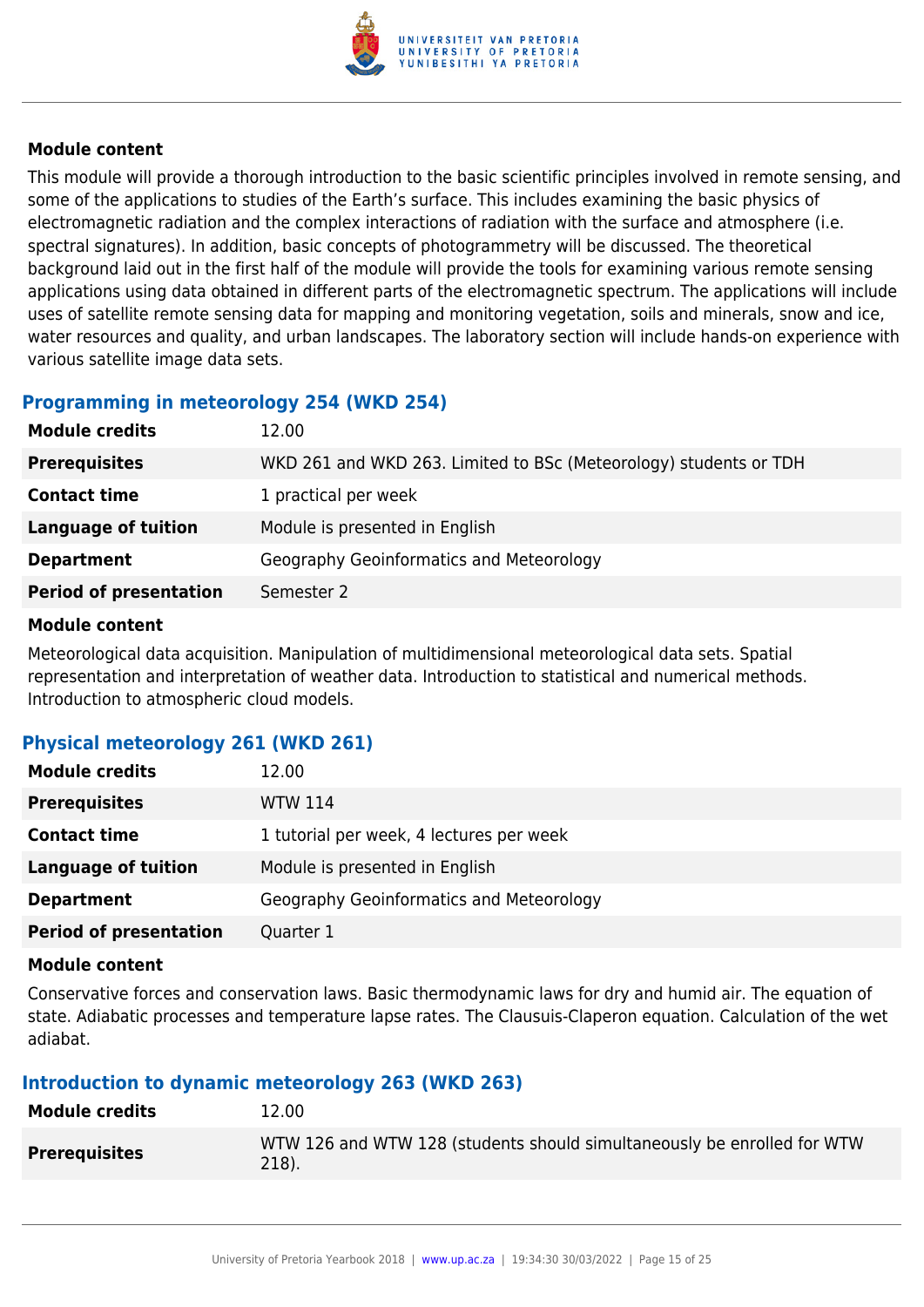

| <b>Contact time</b>           | 1 tutorial per week, 4 lectures per week |
|-------------------------------|------------------------------------------|
| Language of tuition           | Module is presented in English           |
| <b>Department</b>             | Geography Geoinformatics and Meteorology |
| <b>Period of presentation</b> | Quarter 2                                |

Vector algebra, curl of a vector, total and partial derivatives, second law of motion. Spherical coordinates Acceleration in rotating co-ordinates, fundamental forces, momentum equation. Three dimensional flow balance, conservation of mass, heat equation, thermodynamic energy equation. Introduction to finite difference methods. Numerical estimation of the geostrophic wind, vorticity and divergence. Advection of temperature. Development of a two-dimensional temperature advection model.

# **Calculus 218 (WTW 218)**

| <b>Module credits</b>         | 12.00                                                                                                                                                     |
|-------------------------------|-----------------------------------------------------------------------------------------------------------------------------------------------------------|
| <b>Service modules</b>        | Faculty of Engineering, Built Environment and Information Technology<br><b>Faculty of Education</b><br><b>Faculty of Economic and Management Sciences</b> |
| <b>Prerequisites</b>          | WTW 114 and WTW 124                                                                                                                                       |
| <b>Contact time</b>           | 1 tutorial per week, 2 lectures per week                                                                                                                  |
| <b>Language of tuition</b>    | Module is presented in English                                                                                                                            |
| <b>Department</b>             | <b>Mathematics and Applied Mathematics</b>                                                                                                                |
| <b>Period of presentation</b> | Semester 1                                                                                                                                                |

#### **Module content**

Calculus of multivariable functions, directional derivatives. Extrema and Lagrange multipliers. Multiple integrals, polar, cylindrical and spherical coordinates.

# **Vector analysis 248 (WTW 248)**

| <b>Module credits</b>         | 12.00                                            |
|-------------------------------|--------------------------------------------------|
| <b>Service modules</b>        | <b>Faculty of Education</b>                      |
| <b>Prerequisites</b>          | <b>WTW 218</b>                                   |
| <b>Contact time</b>           | 1 discussion class per week, 2 lectures per week |
| <b>Language of tuition</b>    | Afrikaans and English are used in one class      |
| <b>Department</b>             | Mathematics and Applied Mathematics              |
| <b>Period of presentation</b> | Semester 2                                       |

#### **Module content**

Vectors and geometry. Calculus of vector functions with applications to differential geometry, kinematics and dynamics. Vector analysis, including vector fields, line integrals of scalar and vector fields, conservative vector fields, surfaces and surface integrals, the Theorems of Green, Gauss and Stokes with applications.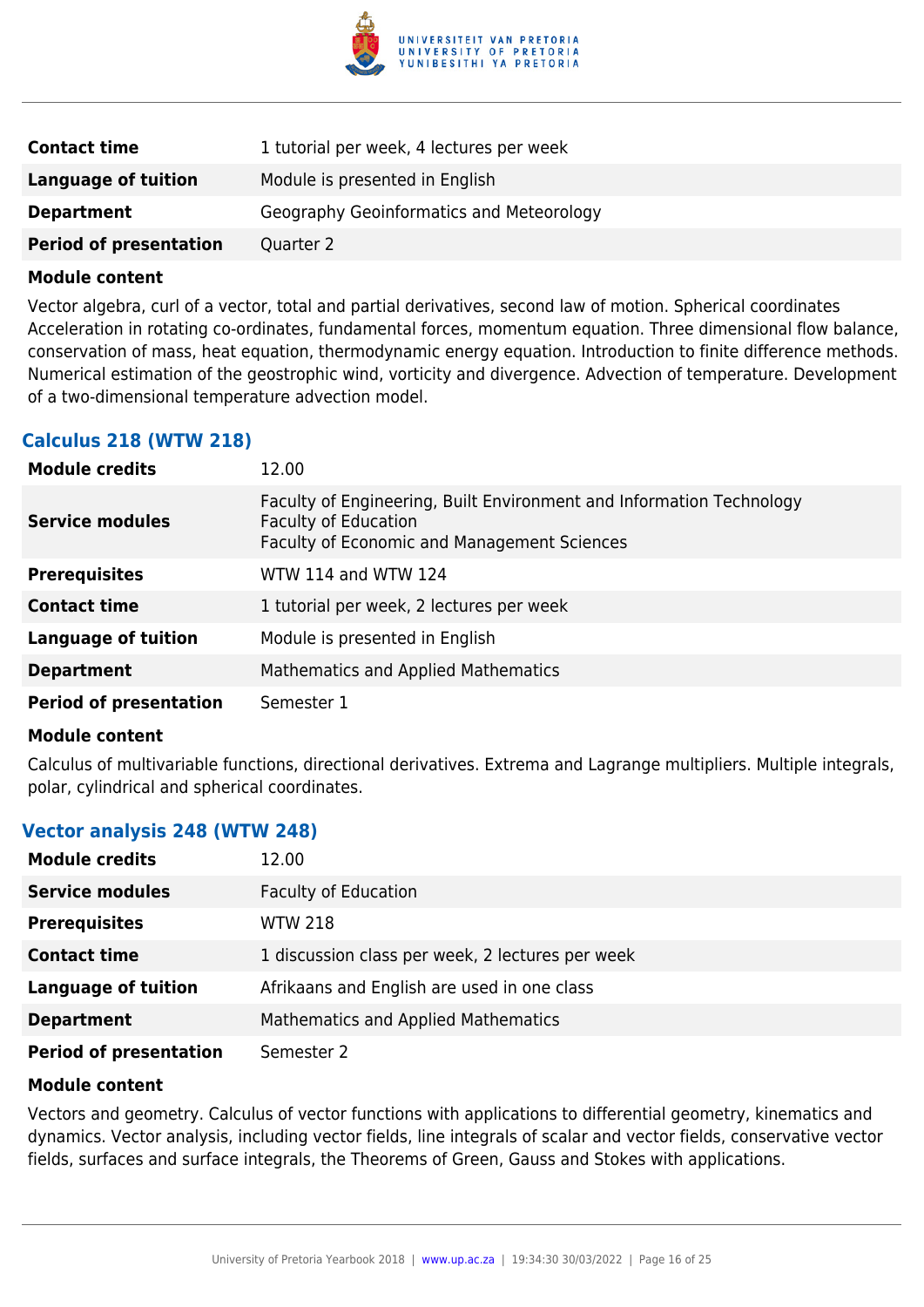

# **Elective modules**

# **Process geomorphology 252 (GGY 252)**

| <b>Module credits</b>         | 12.00                                                       |
|-------------------------------|-------------------------------------------------------------|
| <b>Service modules</b>        | <b>Faculty of Education</b><br><b>Faculty of Humanities</b> |
| <b>Prerequisites</b>          | GGY 166 or GLY 155                                          |
| <b>Contact time</b>           | 2 practicals per week, 4 lectures per week                  |
| <b>Language of tuition</b>    | Module is presented in English                              |
| <b>Department</b>             | Geography Geoinformatics and Meteorology                    |
| <b>Period of presentation</b> | Quarter 2                                                   |

#### **Module content**

Physical processes that influence the earth's surface and management. Specific processes and their interaction in themes such as weathering; soil erosion; slope, mass movement and fluvial processes. Practical laboratory exercises are based on the themes covered in the module theory component.

# **City structure, environment and society 266 (GGY 266)**

| <b>Module credits</b>         | 24.00                                                       |
|-------------------------------|-------------------------------------------------------------|
| <b>Service modules</b>        | <b>Faculty of Education</b><br><b>Faculty of Humanities</b> |
| <b>Prerequisites</b>          | No prerequisites.                                           |
| <b>Contact time</b>           | 1 practical per week, 3 lectures per week                   |
| <b>Language of tuition</b>    | Module is presented in English                              |
| <b>Department</b>             | Geography Geoinformatics and Meteorology                    |
| <b>Period of presentation</b> | Semester 2                                                  |

#### **Module content**

An urbanising world. Urban structure and land use. Urban processes. The urban environment. Social structure and change in cities. Living in the city. Economy, society and politics in the city. Third-world cities and South African cities. Urban futures.

# **Introductory geographic information systems 283 (GGY 283)**

| <b>Module credits</b>  | 14.00                                                                                                                               |
|------------------------|-------------------------------------------------------------------------------------------------------------------------------------|
| <b>Service modules</b> | Faculty of Engineering, Built Environment and Information Technology<br><b>Faculty of Education</b><br><b>Faculty of Humanities</b> |
| <b>Prerequisites</b>   | GMC 110                                                                                                                             |
| <b>Contact time</b>    | 1 practical per week, 2 lectures per week                                                                                           |
| Language of tuition    | Module is presented in English                                                                                                      |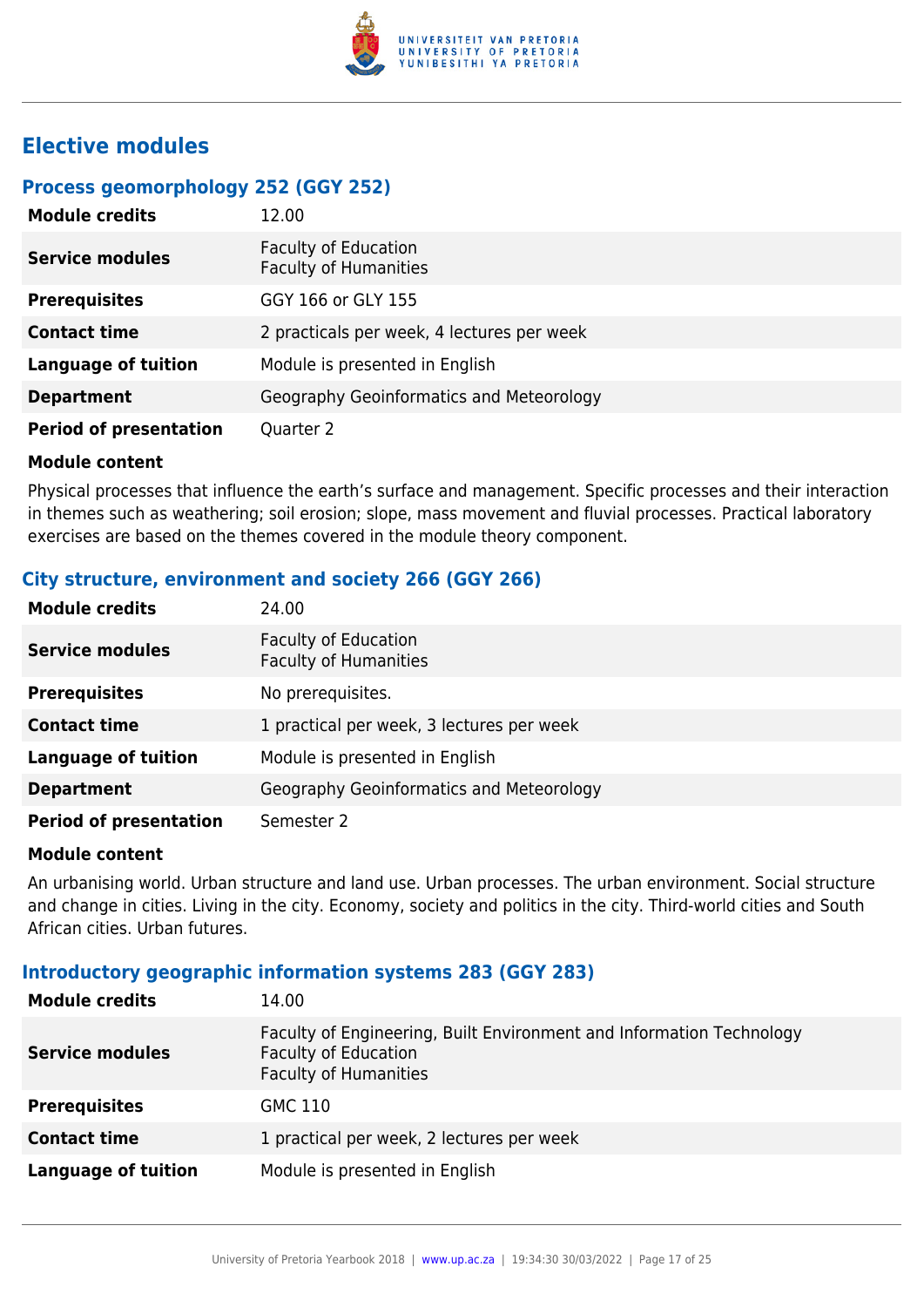

| <b>Department</b> | Geography Geoinformatics and Meteorology |
|-------------------|------------------------------------------|
|-------------------|------------------------------------------|

# **Period of presentation** Semester 1

#### **Module content**

Introduction to Geographic Information Systems (GIS), theoretical concepts and applications of GIS. The focus will be on the GIS process of data input, data analysis, data output and associated technologies. This module provides the foundations for more advanced GIS and Geoinformatics topics.

# **Introductory soil science 250 (GKD 250)**

| <b>Module credits</b>         | 12.00                                                                |
|-------------------------------|----------------------------------------------------------------------|
| <b>Service modules</b>        | Faculty of Engineering, Built Environment and Information Technology |
| <b>Prerequisites</b>          | CMY 117 GS or TDH                                                    |
| <b>Contact time</b>           | 1 practical per week, 3 lectures per week                            |
| <b>Language of tuition</b>    | Separate classes for Afrikaans and English                           |
| <b>Department</b>             | Department of Plant and Soil Sciences                                |
| <b>Period of presentation</b> | Semester 1                                                           |

#### **Module content**

Origin and development of soil, weathering and soil formation processes. Profile differentiation and morphology. Physical characteristics: texture, structure, soil water, atmosphere and temperature. Chemical characteristics: clay minerals, ion exchange, pH, buffer action, soil acidification and salinisation of soil. Soil fertility and fertilisation. Soil classification. Practical work: Laboratory evaluation of simple soil characteristics. Field practicals on soil formation in the Pretoria area.

| Remote Sensing ZZU (GMA ZZU)  |                                                                      |
|-------------------------------|----------------------------------------------------------------------|
| <b>Module credits</b>         | 14.00                                                                |
| <b>Service modules</b>        | Faculty of Engineering, Built Environment and Information Technology |
| <b>Prerequisites</b>          | <b>GMC 110</b>                                                       |
| <b>Contact time</b>           | 1 practical per week, 2 lectures per week                            |
| <b>Language of tuition</b>    | Module is presented in English                                       |
| <b>Department</b>             | Geography Geoinformatics and Meteorology                             |
| <b>Period of presentation</b> | Semester 1                                                           |

# **Remote sensing 220 (GMA 220)**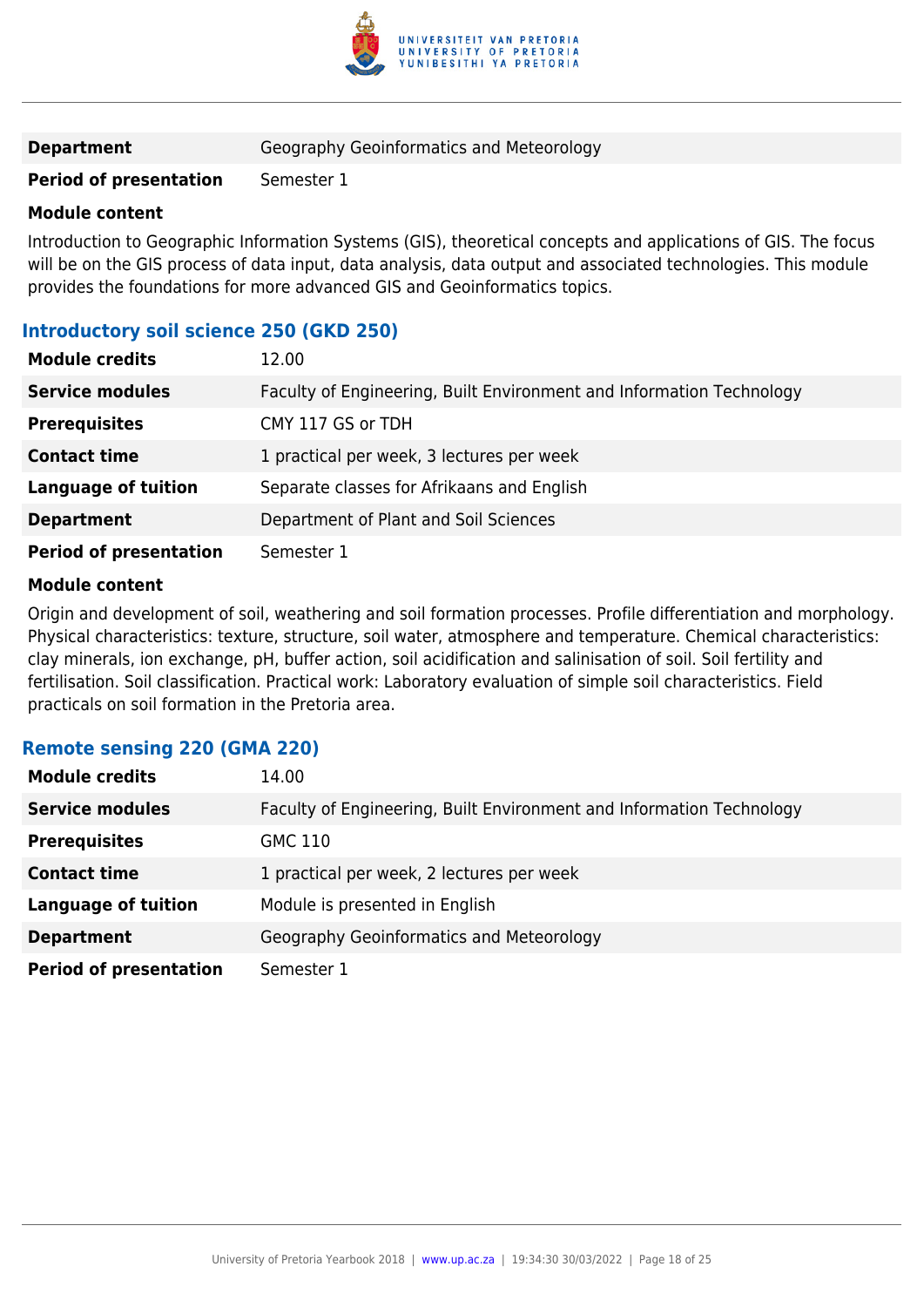

This module will provide a thorough introduction to the basic scientific principles involved in remote sensing, and some of the applications to studies of the Earth's surface. This includes examining the basic physics of electromagnetic radiation and the complex interactions of radiation with the surface and atmosphere (i.e. spectral signatures). In addition, basic concepts of photogrammetry will be discussed. The theoretical background laid out in the first half of the module will provide the tools for examining various remote sensing applications using data obtained in different parts of the electromagnetic spectrum. The applications will include uses of satellite remote sensing data for mapping and monitoring vegetation, soils and minerals, snow and ice, water resources and quality, and urban landscapes. The laboratory section will include hands-on experience with various satellite image data sets.

# **Linear algebra 211 (WTW 211)**

| <b>Module credits</b>         | 12.00                                                                                                                                                     |
|-------------------------------|-----------------------------------------------------------------------------------------------------------------------------------------------------------|
| <b>Service modules</b>        | Faculty of Engineering, Built Environment and Information Technology<br><b>Faculty of Education</b><br><b>Faculty of Economic and Management Sciences</b> |
| <b>Prerequisites</b>          | <b>WTW 124</b>                                                                                                                                            |
| <b>Contact time</b>           | 1 tutorial per week, 2 lectures per week                                                                                                                  |
| <b>Language of tuition</b>    | Module is presented in English                                                                                                                            |
| <b>Department</b>             | Mathematics and Applied Mathematics                                                                                                                       |
| <b>Period of presentation</b> | Semester 1                                                                                                                                                |

# **Module content**

This is an introduction to linear algebra on Rn. Matrices and linear equations, linear combinations and spans, linear independence, subspaces, basis and dimension, eigenvalues, eigenvectors, similarity and diagonalisation of matrices, linear transformations.

# **Analysis 220 (WTW 220)**

| <b>Module credits</b>         | 12.00                                                                      |
|-------------------------------|----------------------------------------------------------------------------|
| <b>Service modules</b>        | <b>Faculty of Education</b><br>Faculty of Economic and Management Sciences |
| <b>Prerequisites</b>          | WTW 114 and WTW 124, WTW 211 and WTW 218                                   |
| <b>Contact time</b>           | 1 tutorial per week, 2 lectures per week                                   |
| <b>Language of tuition</b>    | Module is presented in English                                             |
| <b>Department</b>             | <b>Mathematics and Applied Mathematics</b>                                 |
| <b>Period of presentation</b> | Semester 2                                                                 |

# **Module content**

Properties of real numbers. Analysis of sequences and series of real numbers. Power series and theorems of convergence. The Bolzano-Weierstrass theorem. The intermediate value theorem and analysis of real-valued functions on an interval. The Riemann integral: Existence and properties of the interval.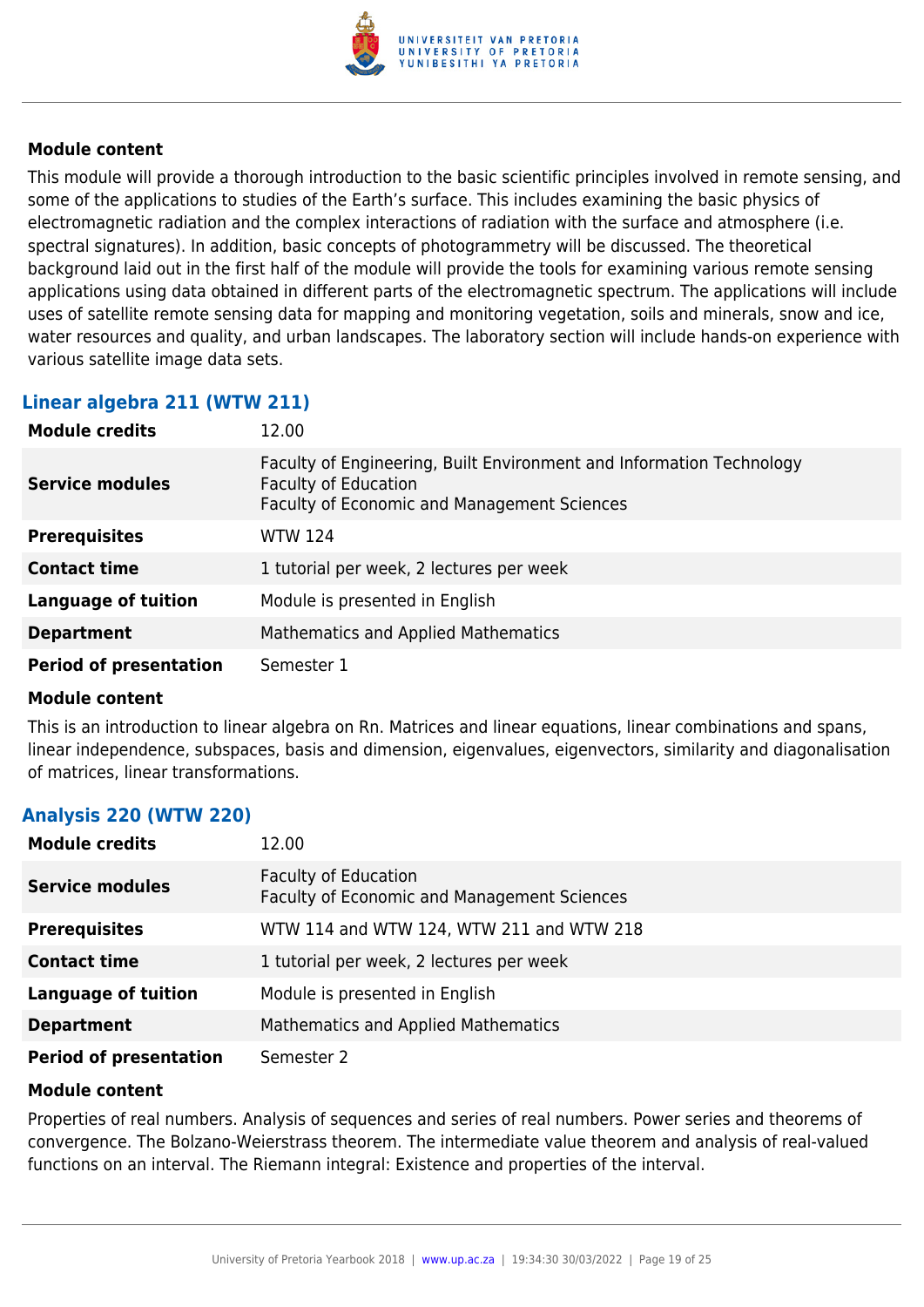

# **Differential equations 286 (WTW 286)**

| <b>Module credits</b>         | 12.00                                       |
|-------------------------------|---------------------------------------------|
| <b>Service modules</b>        | Faculty of Economic and Management Sciences |
| <b>Prerequisites</b>          | WTW 114, WTW 124 and WTW 162                |
| <b>Contact time</b>           | 1 tutorial per week, 2 lectures per week    |
| <b>Language of tuition</b>    | Module is presented in English              |
| <b>Department</b>             | Mathematics and Applied Mathematics         |
| <b>Period of presentation</b> | Semester 1                                  |

#### **Module content**

\*Students will not be credited for more than one of the modules for their degree: WTW 264, WTW 286 Theory and solution methods for ordinary differential equations and initial value problems: separable and linear first-order equations, linear equations of higher order, systems of linear equations. Application to mathematical models. Numerical methods applied to nonlinear systems.Qualitative analysis of linear systems.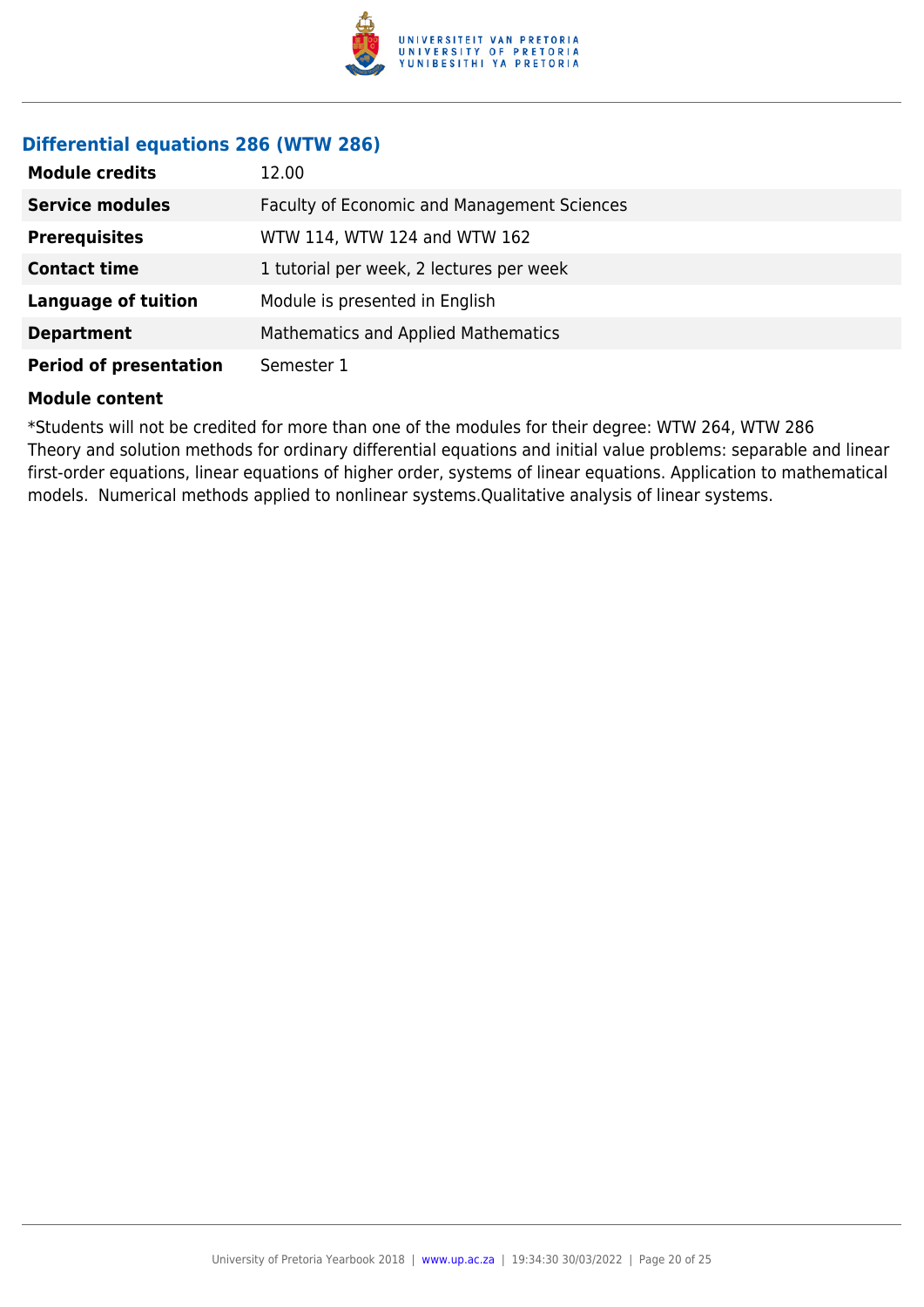

# Curriculum: Final year

# **Minimum credits: 120**

#### **Minimum credits:**

 $Core = 90$ 

 $E$ lective  $= 30$ 

#### **Additional information:**

Electives for the first to third year can be chosen from modules in the following departments: Geography, Geoinformatics and Meteorology, Geology, Plant Production and Soil Science, Chemistry, Plant Science, Mathematics and Applied Mathematics, Physics, Computer Science.

# **Core modules**

# **Human environmental interactions 301 (ENV 301)**

| <b>Module credits</b>         | 18.00                                                       |
|-------------------------------|-------------------------------------------------------------|
| <b>Service modules</b>        | <b>Faculty of Education</b><br><b>Faculty of Humanities</b> |
| <b>Prerequisites</b>          | No prerequisites.                                           |
| <b>Contact time</b>           | 1 practical per week, 4 lectures per week                   |
| <b>Language of tuition</b>    | Module is presented in English                              |
| <b>Department</b>             | Geography Geoinformatics and Meteorology                    |
| <b>Period of presentation</b> | Quarter 2                                                   |

#### **Module content**

The module focuses on contemporary environmental issues in southern Africa. Recent and future impacts of human pressures on natural resources, the state of the environment in South Africa, management of critical resources, population trends, biodiversity loss, pollution, water scarcity, desertification, climate change, waste accumulation and management, environmental management tools, environmental education and environmental management legislation.

# **Atmospheric vorticity and divergence 352 (WKD 352)**

| <b>Module credits</b>         | 18.00                                    |
|-------------------------------|------------------------------------------|
| <b>Prerequisites</b>          | WKD 263 GS and WTW 248 GS                |
| <b>Contact time</b>           | 1 tutorial per week, 4 lectures per week |
| <b>Language of tuition</b>    | Module is presented in English           |
| <b>Department</b>             | Geography Geoinformatics and Meteorology |
| <b>Period of presentation</b> | Quarter 3                                |

#### **Module content**

Scale analyses and simplification of the basic equations. The geostrophic, thermal and gradient wind. The vorticity equation and divergence.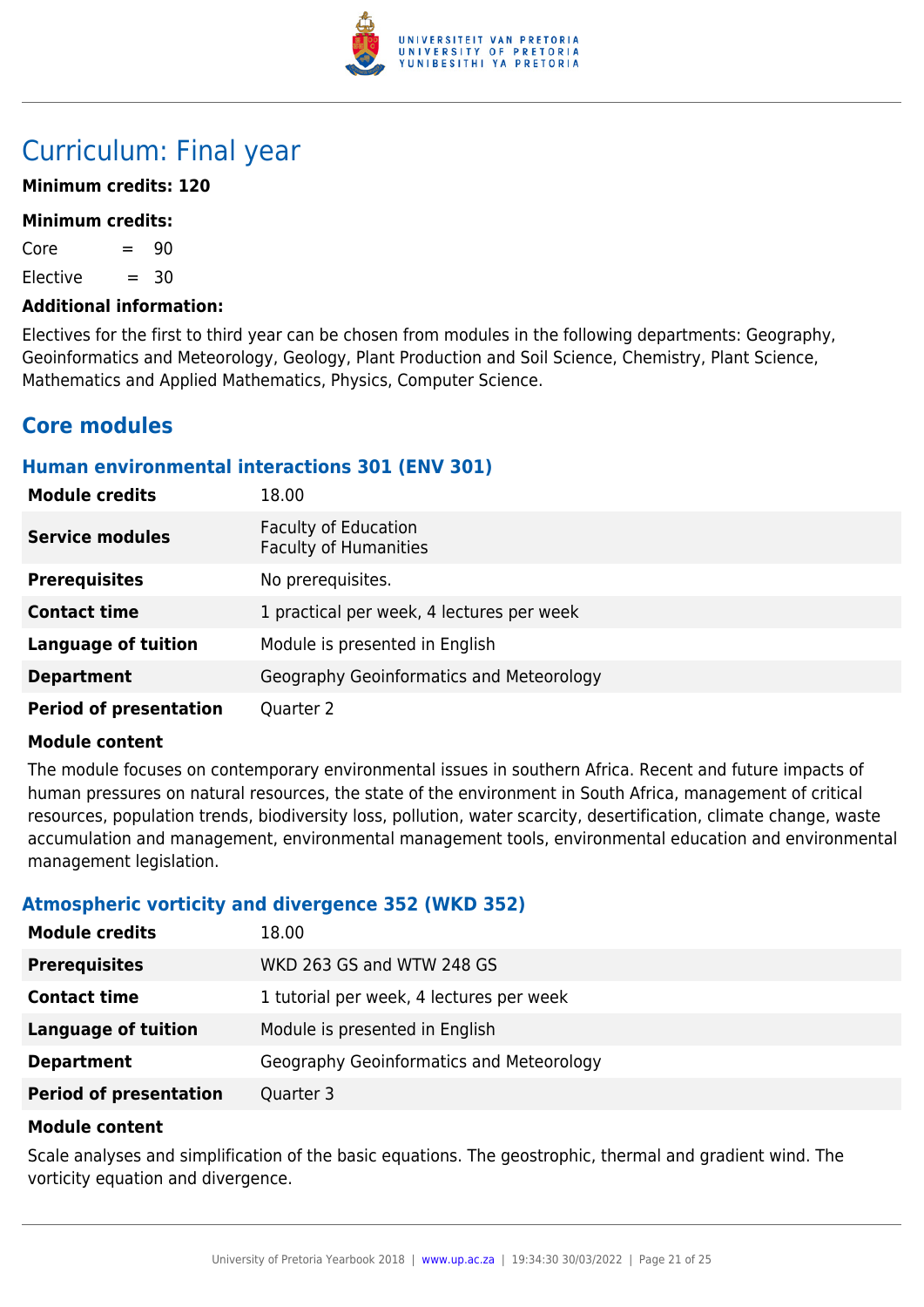

# **Quasi-geostrophic analysis 361 (WKD 361)**

| <b>Module credits</b>         | 18.00                                     |
|-------------------------------|-------------------------------------------|
| <b>Prerequisites</b>          | WKD 352 GS and WKD 254                    |
| <b>Contact time</b>           | 1 practical per week, 4 lectures per week |
| <b>Language of tuition</b>    | Module is presented in English            |
| <b>Department</b>             | Geography Geoinformatics and Meteorology  |
| <b>Period of presentation</b> | Quarter 4                                 |

#### **Module content**

Tendency and Omega equations. Model of a boroclinic system. Introduction to numerical models. Application in meteorological display and analysis software.

# **Fundamentals of weather forecasting 366 (WKD 366)**

| <b>Module credits</b>         | 36.00                                                                                        |
|-------------------------------|----------------------------------------------------------------------------------------------|
| <b>Prerequisites</b>          | WKD 155, WKD 261, WKD 254 (students should simultaneously be enrolled for<br><b>WKD 361)</b> |
| <b>Contact time</b>           | 1 practical per week, 4 lectures per week                                                    |
| <b>Language of tuition</b>    | Module is presented in English                                                               |
| <b>Department</b>             | Geography Geoinformatics and Meteorology                                                     |
| <b>Period of presentation</b> | Semester 2                                                                                   |

# **Module content**

Meterological observations data codes. Weather applications software and computing environments of meteorological analysis and weather forecasting techniques. Applications of remote sensing in weather forecasting. Aaerological diagrams. Applications of numerical weather prediction, and types of weather forecasts. Integration of information to describe the current state of the atmosphere and to predict a future state of the atmosphere.

# **Elective modules**

# **Sustainable development 356 (GGY 356)**

| <b>Module credits</b>         | 18.00                                                       |
|-------------------------------|-------------------------------------------------------------|
| <b>Service modules</b>        | <b>Faculty of Education</b><br><b>Faculty of Humanities</b> |
| <b>Prerequisites</b>          | No prerequisites.                                           |
| <b>Contact time</b>           | 1 practical per week, 3 lectures per week                   |
| <b>Language of tuition</b>    | Module is presented in English                              |
| <b>Department</b>             | Geography Geoinformatics and Meteorology                    |
| <b>Period of presentation</b> | Quarter 1                                                   |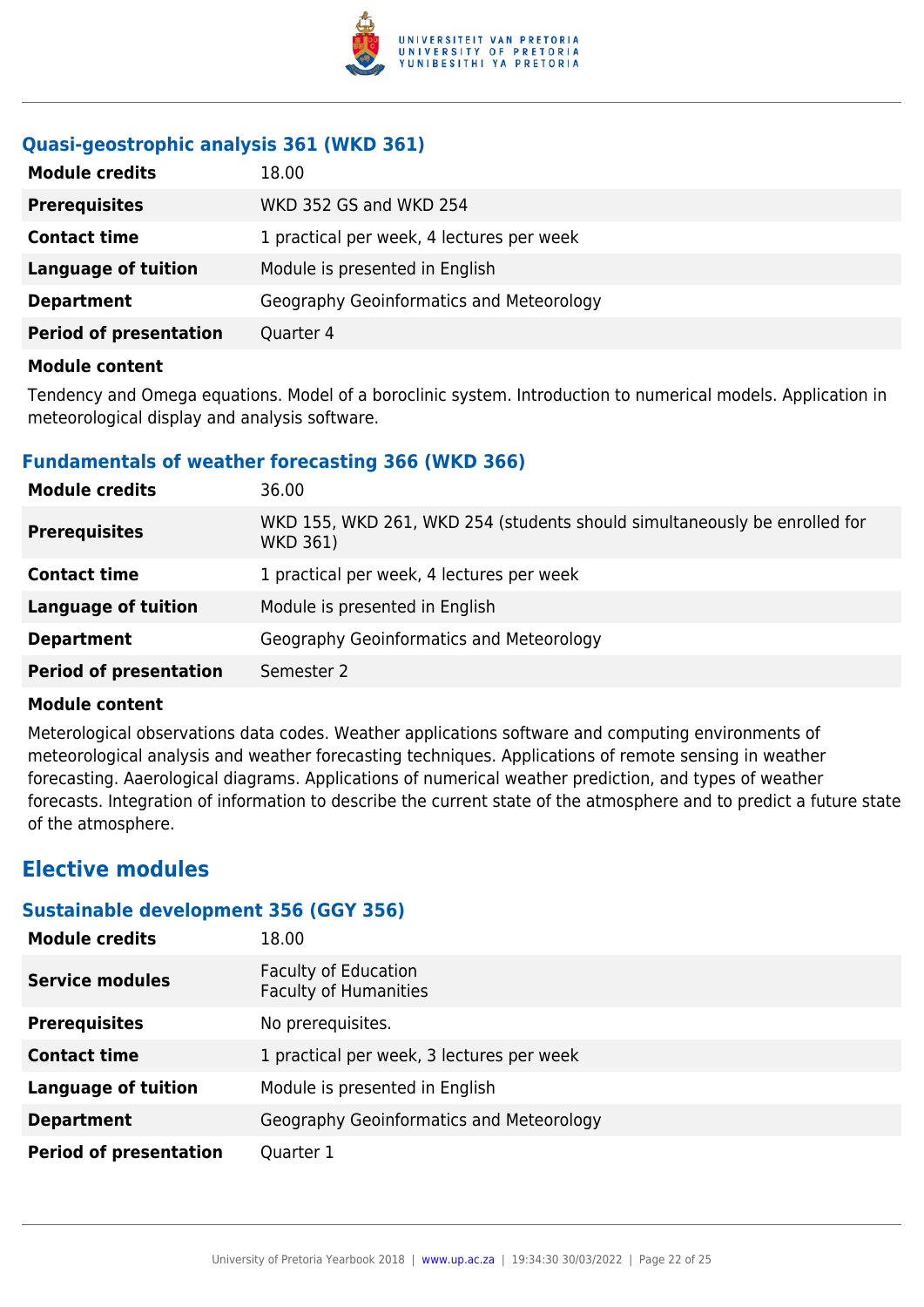

The module conceptually integrates environmental, economic, and social components of sustainable development. Other topics covered include changing perceptions on development and environment, development paradigms, challenges of sustainable development, actors and actions in sustainable development, rural and urban livelihoods, and a Third World assessment of sustainable development in the developing world.

# **Development frameworks 366 (GGY 366)**

| <b>Module credits</b>         | 18.00                                                       |
|-------------------------------|-------------------------------------------------------------|
| <b>Service modules</b>        | <b>Faculty of Education</b><br><b>Faculty of Humanities</b> |
| <b>Prerequisites</b>          | No prerequisites.                                           |
| <b>Contact time</b>           | 1 practical per week, 3 lectures per week                   |
| <b>Language of tuition</b>    | Module is presented in English                              |
| <b>Department</b>             | Geography Geoinformatics and Meteorology                    |
| <b>Period of presentation</b> | Quarter 3                                                   |

#### **Module content**

Classic development frameworks. Spatial development history and legacy in South Africa. Overview of contemporary environmental legislation in South Africa. Rural development strategy. Rural and agricultural reconstruction. Land reform. Urban development and strategy. Urban spatial reconstruction. National spatial development frameworks.

# **Geographic information systems 310 (GIS 310)**

| <b>Module credits</b>         | 22.00                                                                |
|-------------------------------|----------------------------------------------------------------------|
| <b>Service modules</b>        | Faculty of Engineering, Built Environment and Information Technology |
| <b>Prerequisites</b>          | <b>GGY 283</b>                                                       |
| <b>Contact time</b>           | 1 practical per week, 2 lectures per week                            |
| <b>Language of tuition</b>    | Module is presented in English                                       |
| <b>Department</b>             | Geography Geoinformatics and Meteorology                             |
| <b>Period of presentation</b> | Semester 1                                                           |

#### **Module content**

Advanced theory and practice of Geographic Information Systems; GIS applications; design and implementation of GIS applications. A project or assignments of at least 64 notional hours.

# **Spatial analysis 320 (GIS 320)**

| <b>Module credits</b>  | 22.00                                                                |
|------------------------|----------------------------------------------------------------------|
| <b>Service modules</b> | Faculty of Engineering, Built Environment and Information Technology |
| <b>Prerequisites</b>   | GIS 310 or TDH                                                       |
| <b>Contact time</b>    | 1 practical per week, 3 lectures per week                            |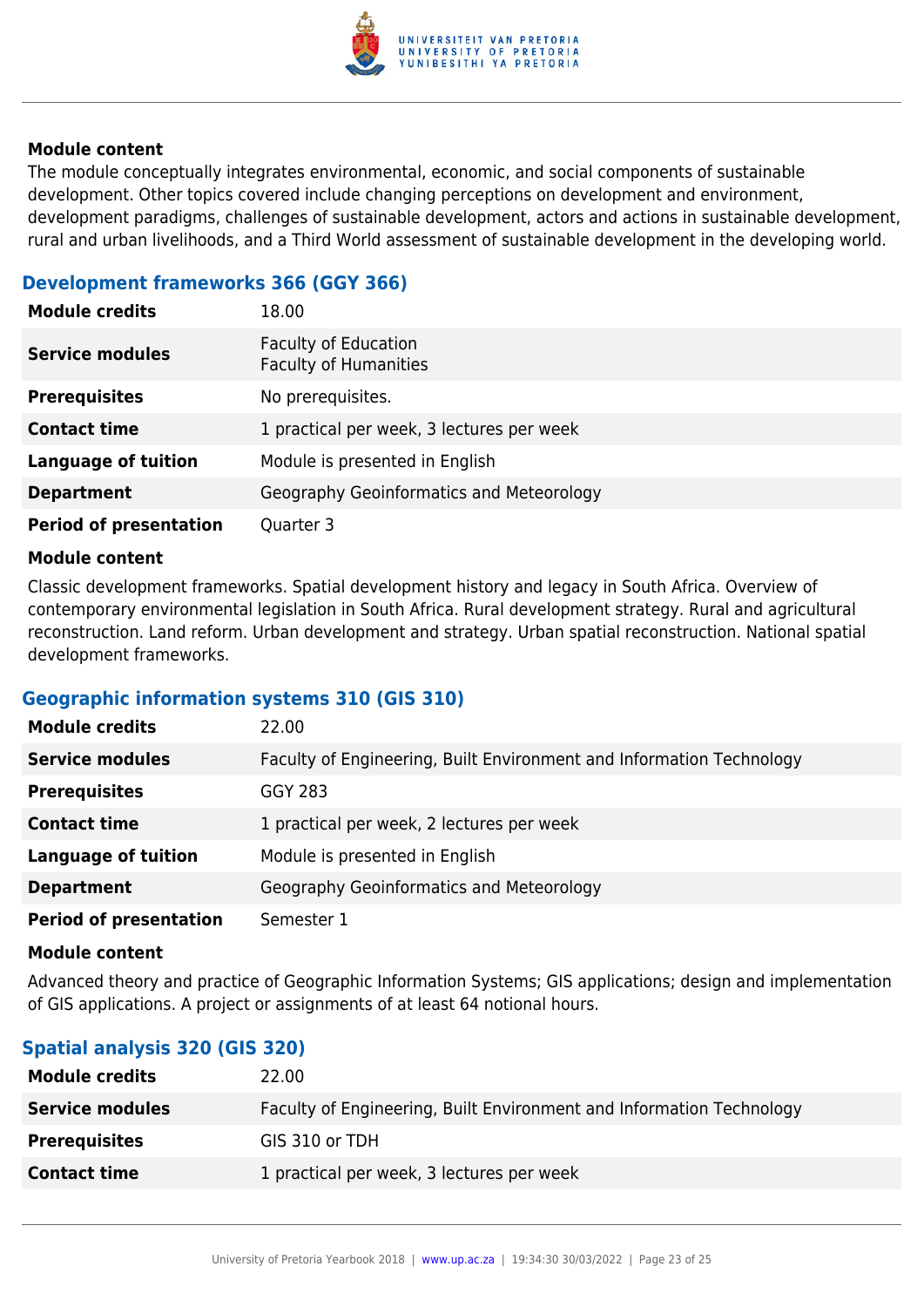

| Language of tuition           | Module is presented in English           |
|-------------------------------|------------------------------------------|
| <b>Department</b>             | Geography Geoinformatics and Meteorology |
| <b>Period of presentation</b> | Semester 2                               |

Construction of Raster Geovisualisations, spatial model construction and use, multi-criteria decision analysis. Factor analysis: Principle component analysis. Geostatistics: Spatial dependence modelling, ordinary kriging. Markov chains and cellular Automata, combined models.

# **Soil chemistry 320 (GKD 320)**

| <b>Module credits</b>         | 14.00                                      |
|-------------------------------|--------------------------------------------|
| <b>Prerequisites</b>          | GKD 250                                    |
| <b>Contact time</b>           | 1 practical per week, 2 lectures per week  |
| Language of tuition           | Separate classes for Afrikaans and English |
| <b>Department</b>             | Department of Plant and Soil Sciences      |
| <b>Period of presentation</b> | Semester 2                                 |

#### **Module content**

The more exact chemistry of soils systematically explained by understanding the particular chemical principles. Charge origin. Chemical equilibriums. Manifestations of sorption. Ion exchange. Acidic soils, saline soils and the organic fraction of soil. The chemistry of the important plant nutrient elements P, K and N is explained.

# **Remote sensing 320 (GMA 320)**

| <b>Module credits</b>         | 22.00                                     |
|-------------------------------|-------------------------------------------|
| <b>Prerequisites</b>          | <b>GMA 220</b>                            |
| <b>Contact time</b>           | 1 practical per week, 2 lectures per week |
| Language of tuition           | Module is presented in English            |
| <b>Department</b>             | Geography Geoinformatics and Meteorology  |
| <b>Period of presentation</b> | Semester 2                                |

#### **Module content**

This module aims to provide students with a working knowledge and skills to learn methods and techniques for collecting, processing and analysing remotely sensed data. Throughout the module, emphasis will be placed on image processing, image analysis, image classification, remote sensing and applications of remote sensing in geographical analysis and environmental monitoring. The module is composed of lectures, readings, laboratory exercises and research tasks.A project or assignments of at least 64 notional hours.

# **Geometrical and space geodesy 310 (GMC 310)**

| <b>Module credits</b> | 22.00                       |
|-----------------------|-----------------------------|
| <b>Prerequisites</b>  | GMC 110 and WTW 114/WTW 134 |